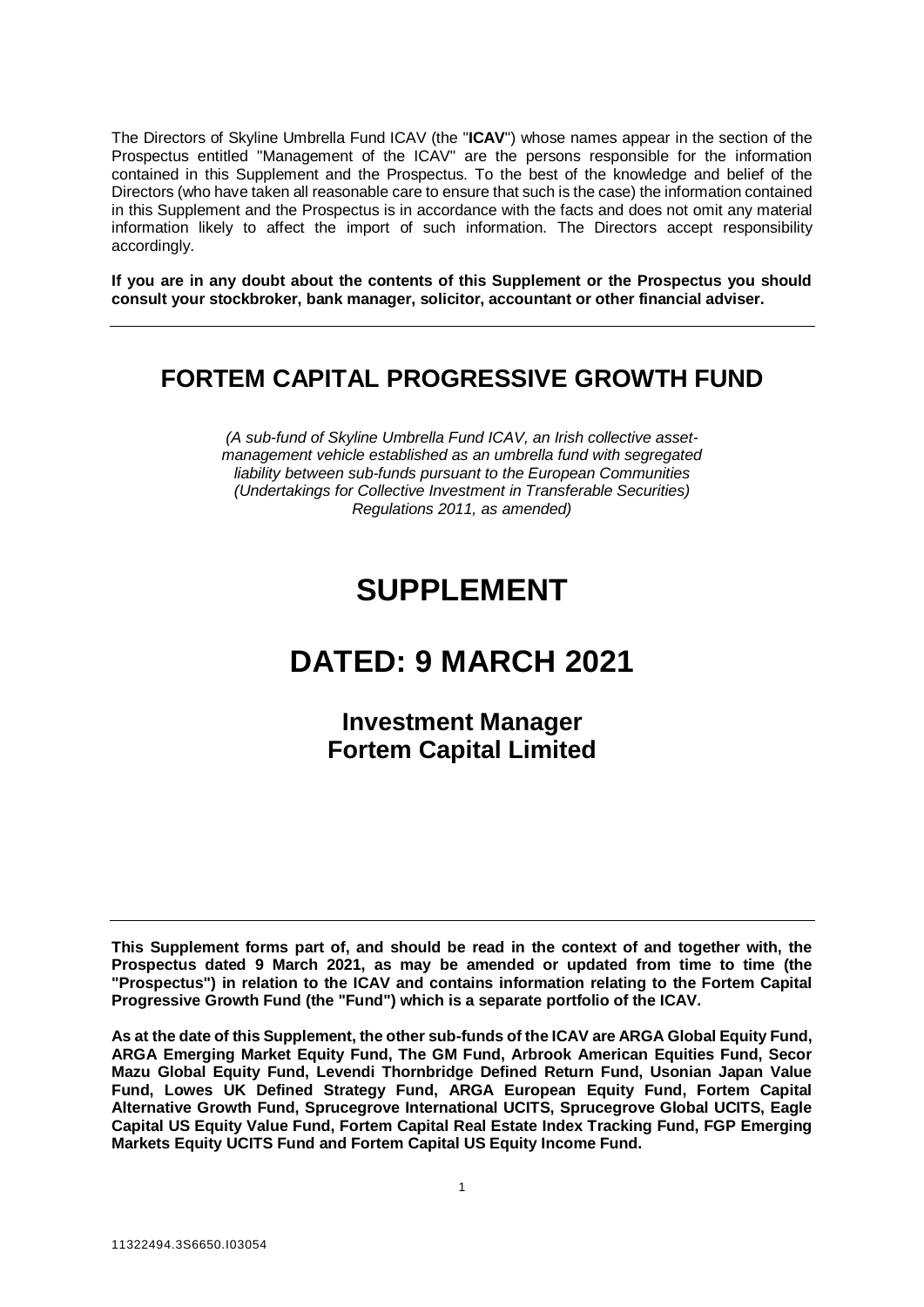# TABLE OF CONTENTS **CLAUSE**

# **PAGE**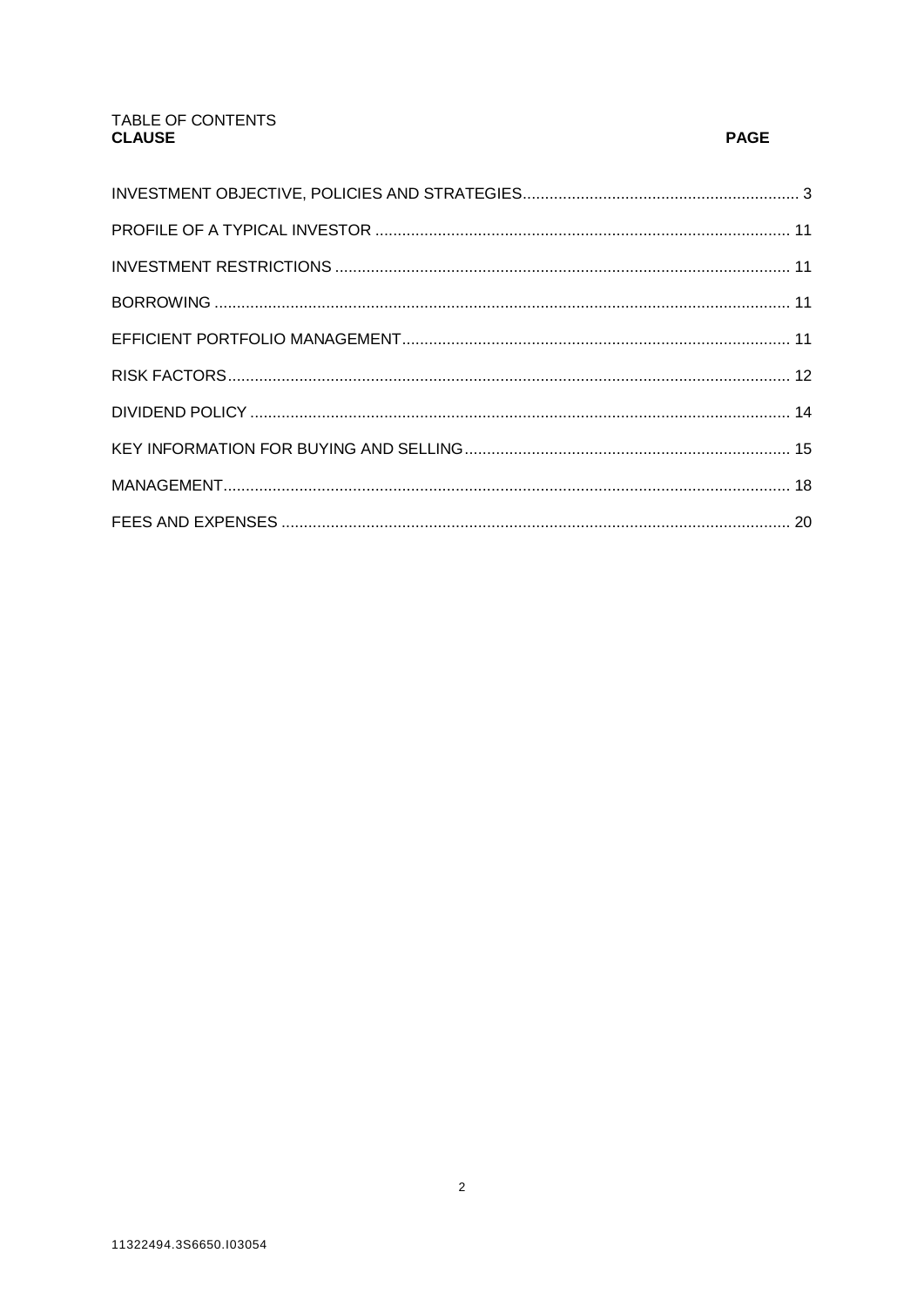# **INVESTMENT OBJECTIVE, POLICIES AND STRATEGIES**

#### <span id="page-2-0"></span>**Investment Objective**

The investment objective of the Fund is to generate capital growth over the medium to longer term.

#### **Investment Policy**

The Fund intends to achieve its investment objective by investing, without limit, in developed market equities, equity related securities and OECD government and investment grade bonds and indirectly, without limit, in these securities through FDI (on exchange and over the counter) subject to the leverage limits disclosed below. All of the equities, bonds and FDI (as applicable) will be listed and/or traded on the exchanges and markets set out in Appendix I of the Prospectus.

The equities and equity related securities will comprise of developed market equities listed and traded on a recognised exchange. Examples of equity related securities may include equity market indices such as the FTSE 100, S&P 500, Eurostoxx 50, Russell 2000, Swiss Market Index and Nikkei 225 through which the Fund will gain exposure to all of the stock in that particular index.

As of the date of this Supplement, the Fund invests indirectly in the equity market indices listed in Appendix I (each an "**Index**", together the "**Indices**"), all of which comply with the requirements of the Regulations and the Central Bank Regulations. Thereafter, a current full list of each equity market index in which the Fund invests shall be available to investors from the Investment Manager on request. Each Index rebalances no more frequently than on a quarterly basis. The rebalancing frequency has no impact on the transaction costs associated with the Fund as any rebalancing will not require any higher frequency of position turnover in the Fund than would otherwise be the case were the equity market index to be static. The Fund will not be subject to any geographic, sector or market capitalisation constraints, save for the fact that such equities and equity related securities must be incorporated in a developed market.

OECD government and corporate bonds will comprise of fixed and/or floating interest rate bearing securities in developed markets such as the United Kingdom, United States and Germany. All bonds will be investment grade.

The Fund will use FDI (on exchange and over the counter, and in particular may invest up to 100% of the Net Asset Value of the Fund in swaps as further detailed in the table below) for the purposes of efficient portfolio management and/or to take long and short exposure so as to achieve the investment objective of the Fund. In particular, FDI will be used to reduce exposure to a particular asset without having to sell all or some the Fund's holdings. Short positions, for example, may also be used for investment purposes to increase returns to the Shareholders where Shareholders benefit from a fall in the value of the shares of a company or Index. This may occur for example, where the Investment Manager identifies a company, companies or an Index through various research and analysis that are likely, in the opinion of the Investment Manager, to perform poorly, and therefore Shareholders may benefit from a short position in that company, companies or Index.

The Fund may construct strategies using these FDI that are long-only, short-only or combinations of long and short by investing indirectly in the underlying assets. The aggregate value of long positions (predominantly through investment in equities, the Indices or bonds) is expected to be approximately 200% of its Net Asset Value. The notional amount of short positions is expected to be approximately 150% of the Net Asset Value. For the avoidance of doubt, the short positions may only be achieved synthetically through derivatives.

The use of such FDI will at all times be in accordance with the conditions and limits laid down by the Central Bank from time to time. The Fund may enter into over-the-counter ("**OTC**") FDI with Approved Counterparties. The Investment Manager will monitor counterparty exposure and where applicable, take into consideration any collateral held by the Fund in determining the Fund's exposure. Where the Fund has entered into an OTC FDI with an Approved Counterparty and the value of the FDI is in favour of the Fund and the Approved Counterparty defaults on its obligation, there is a risk that the Fund will lose all or some of the value of that FDI. Please refer to the section of this Prospectus entitled "*Risk Factors –*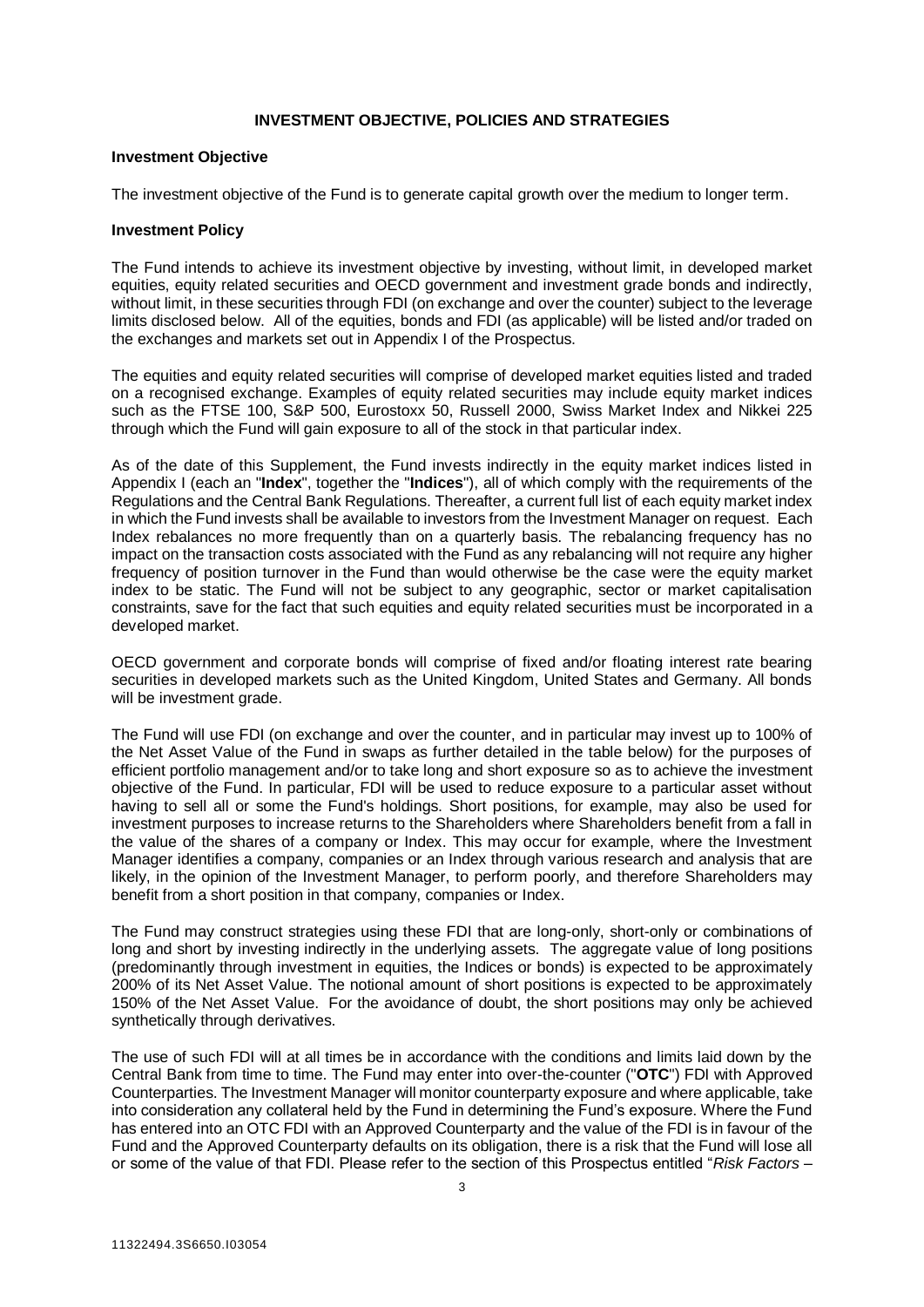*"Over-the-Counter ("OTC") Transactions*" for more details. In selecting OTC counterparties to trade with the Fund the Investment Manager will exercise due care and will ensure that the counterparty satisfies the criteria set out in the Prospectus.

The Fund may invest up to 10% of its Net Asset Value in CIS.

The Fund is actively managed with reference to the Indices. The Fund invests indirectly in the Indices through FDI. Investment in the Indices by the Fund may constitute a significant portion of the Fund in normal market conditions. The Investment Manager's deviation from the Indices may be significant. The Fund is targeting an annual performance that may vary year to year.

# **Investment Selection**

At the beginning of the selection process, the Investment Manager considers which potential Indices, equities or bonds may benefit the Fund, having regard to the Fund's investment objective and policy as well as economic and market conditions. This research will be conducted by the Investment Manager using its own proprietary databases and external services and may include (i) company specific research (e.g. annual and interim reports, meetings with management, database and investment commentary and statistical database), (ii) fund research (e.g. financial reports, manager presentations, sector analysis, external specialists, industry conferences and newsletters) and (iii) general market/economic data, views, opinions and insights through subscription services such as Bloomberg. Based on the outcome of this research, the Investment Manager will determine the overall allocation between the instruments described above. Typically the Fund will have a primary exposure to the equity and equity related securities described above and up to 25% of its Net Asset Value may be exposed to the non-equity and equity related securities described above. The purpose of this allocation split is to diversify the equity risk within the Fund when the Investment Manager believes better risk adjusted returns can be achieved from alternative asset classes described above.

The allocation may be spread between selected geographic areas and/or industry sectors, although the primary focus will on designing strategies that take advantage of the economic landscape and outlook for each particular geographic area or sector. This is reviewed by the Investment Manager as economic and market conditions change.

The Investment Manager then determines how the Fund will gain access to the chosen asset allocation. This might be by direct investment in listed equities or listed bonds, by investment via CIS or ETFs which invest in the relevant assets; or via FDI (as disclosed below) which have exposure to the relevant assets.

# **Sustainable Investment**

For the purposes of Article 6 of Regulation (EU) 2019/2088 of the European Parliament and of the Council of 27 November 2019 on sustainability‐related disclosures in the financial services sector (the "**Disclosures Regulation**"), while the Investment Manager takes into account sustainability risks in respect of environmental, social and governance ("**ESG**") factors more generally, the Fund is focused on investing in developed market equities, equity related securities and OECD government and investment grade bonds, so ESG factors are not taken into account. Further, the Investment Manager has determined that sustainability risks are currently not likely to have a material impact on the returns of the Fund. As the sustainability and ESG initiatives are currently evolving, the Investment Manager may consider it appropriate to integrate sustainability risks into their investment decisions for the Fund in the future and this disclosure will be updated in accordance with the Disclosures Regulation to reflect any such decision.

# **Financial Derivative Instruments**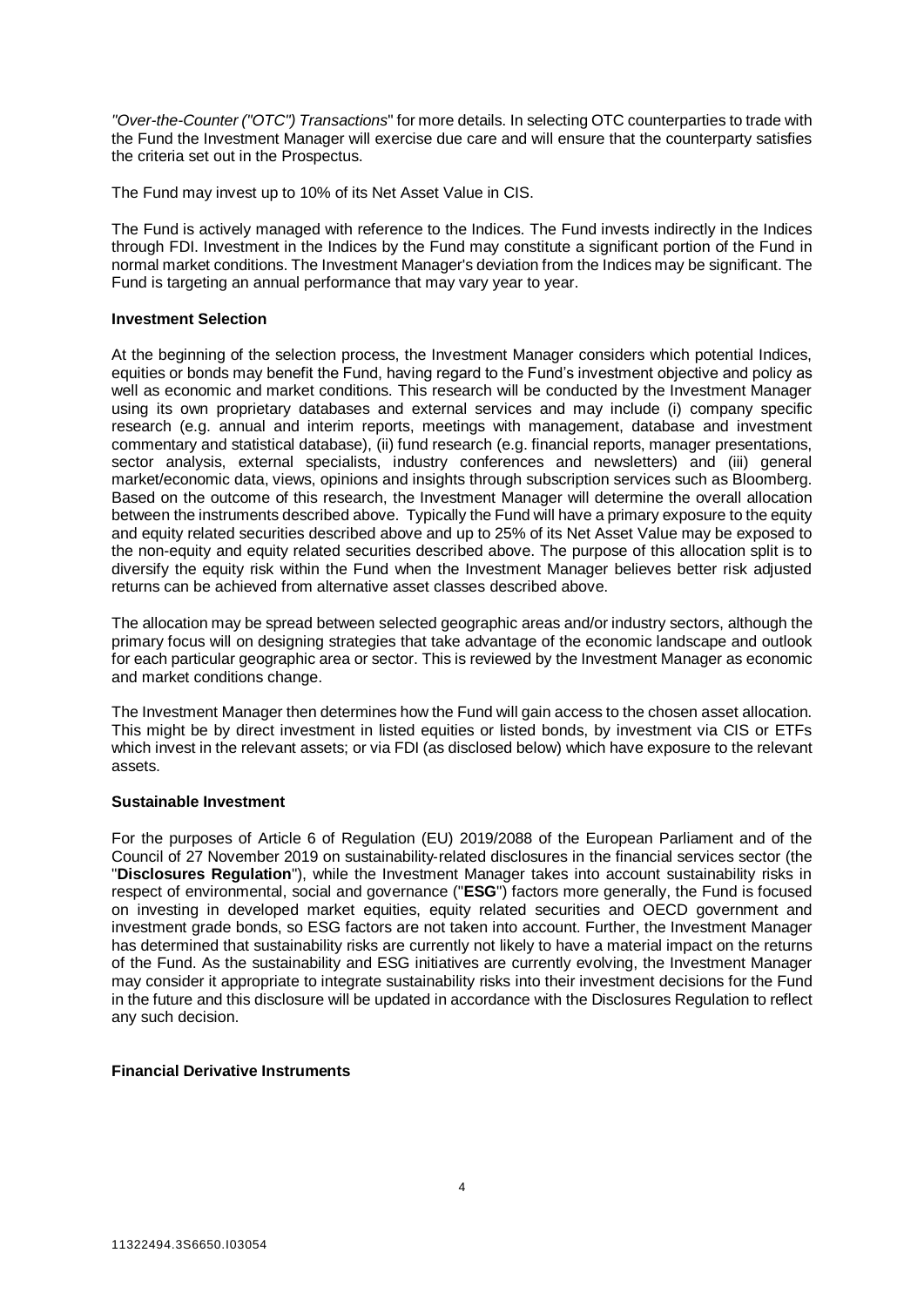| Derivative                                                                                                          | Description                                                                                                                                                                                                                                                                                                                                                                                                                                      | <b>Specific Use</b>                                                                                                                                                                                                                                                                                                                                                                                                                                                                                                                                                                                                                                               | Where<br>used for<br>hedging<br>purposes:<br>risk being<br>hedged | <b>EPM</b><br>? | How FDI will help<br>achieve<br>investment<br>objective?                                                                                                                                                                                                                                                                                                                                                                                          |
|---------------------------------------------------------------------------------------------------------------------|--------------------------------------------------------------------------------------------------------------------------------------------------------------------------------------------------------------------------------------------------------------------------------------------------------------------------------------------------------------------------------------------------------------------------------------------------|-------------------------------------------------------------------------------------------------------------------------------------------------------------------------------------------------------------------------------------------------------------------------------------------------------------------------------------------------------------------------------------------------------------------------------------------------------------------------------------------------------------------------------------------------------------------------------------------------------------------------------------------------------------------|-------------------------------------------------------------------|-----------------|---------------------------------------------------------------------------------------------------------------------------------------------------------------------------------------------------------------------------------------------------------------------------------------------------------------------------------------------------------------------------------------------------------------------------------------------------|
| Forward<br>currency<br>contracts<br>(including<br>forward<br>equity and<br>forward<br>equity<br>index<br>contracts) | Forward contracts<br>lock-in the price at<br>which an index or<br>be<br>asset<br>may<br>purchased or sold<br>on a future date. In<br>forward<br>currency<br>contracts,<br>the<br>holders<br>contract<br>obligated<br>are<br>to<br>buy or sell<br>the<br>currency<br>at<br>a<br>specified price, at a<br>specified quantity<br>and on a specified<br>future date.<br>Forward contracts<br>be<br>cash<br>may<br>settled<br>between<br>the parties. | Hedge<br>foreign<br>currency<br>exposure<br>prevent NAV<br>and<br>fluctuations (caused<br>by<br>currency<br>movements).<br>The majority of the<br>equities or Indices<br>are expected to be<br>denominated in Euro,<br>Sterling and Dollars.<br>The<br>Investment<br>Manager<br>has<br>the<br>flexibility to mitigate<br>effect<br>of<br>the<br>fluctuations<br>in i<br>the<br>exchange<br>rate<br>between the<br>Base<br>Currency<br>the<br>and<br>the<br>currencies<br>οf<br>equities or Indices by<br>entering into forward<br>contracts<br>currency<br>with<br>financial<br>counterparties<br>in.<br>accordance with the<br>of<br>the<br>terms<br>Prospectus. | Currency                                                          | Yes             | Hedge<br>foreign<br>currency exposure<br>and prevent NAV<br>fluctuations<br>(caused<br>by<br>currency<br>movements) which<br>helps the<br>Fund<br>achieve<br>its<br>objective of long-<br>term<br>capital<br>appreciation.<br>In the event of a<br>profit, the excess<br>will<br>be<br>cash<br>invested in order to<br>Fund<br>help<br>the<br>achieve<br>its<br>objective of long-<br>term<br>capital<br>appreciation.                            |
| Call options                                                                                                        | provide<br>Options<br>the right to buy a<br>specific quantity of<br>a specific equity at<br>a fixed price at or<br>before a specified<br>future date. Call<br>options<br>are<br>contracts sold for a<br>premium that give<br>the buyer the right,<br>not<br>the<br>but<br>obligation, to buy<br>from the seller a<br>specified quantity<br>a particular<br>of<br>equity at<br>a<br>specified price.                                              | For<br>investment<br>purposes and to<br>hedge certain risks of<br>investment positions.                                                                                                                                                                                                                                                                                                                                                                                                                                                                                                                                                                           | Market                                                            | Yes             | The use of<br>call<br>options may be<br>used to provide the<br>Fund<br>with<br>additional income<br>and may be used if<br>Investment<br>the<br>Manager believes<br>that the underlying<br>investments<br>to<br>which<br>the<br>call<br>options are linked<br>have<br>limited<br>growth potential.<br>Conversely<br>the<br>use of call options<br>may be used to<br>provide the Fund<br>with exposure to<br>the<br>underlying<br>equity, where the |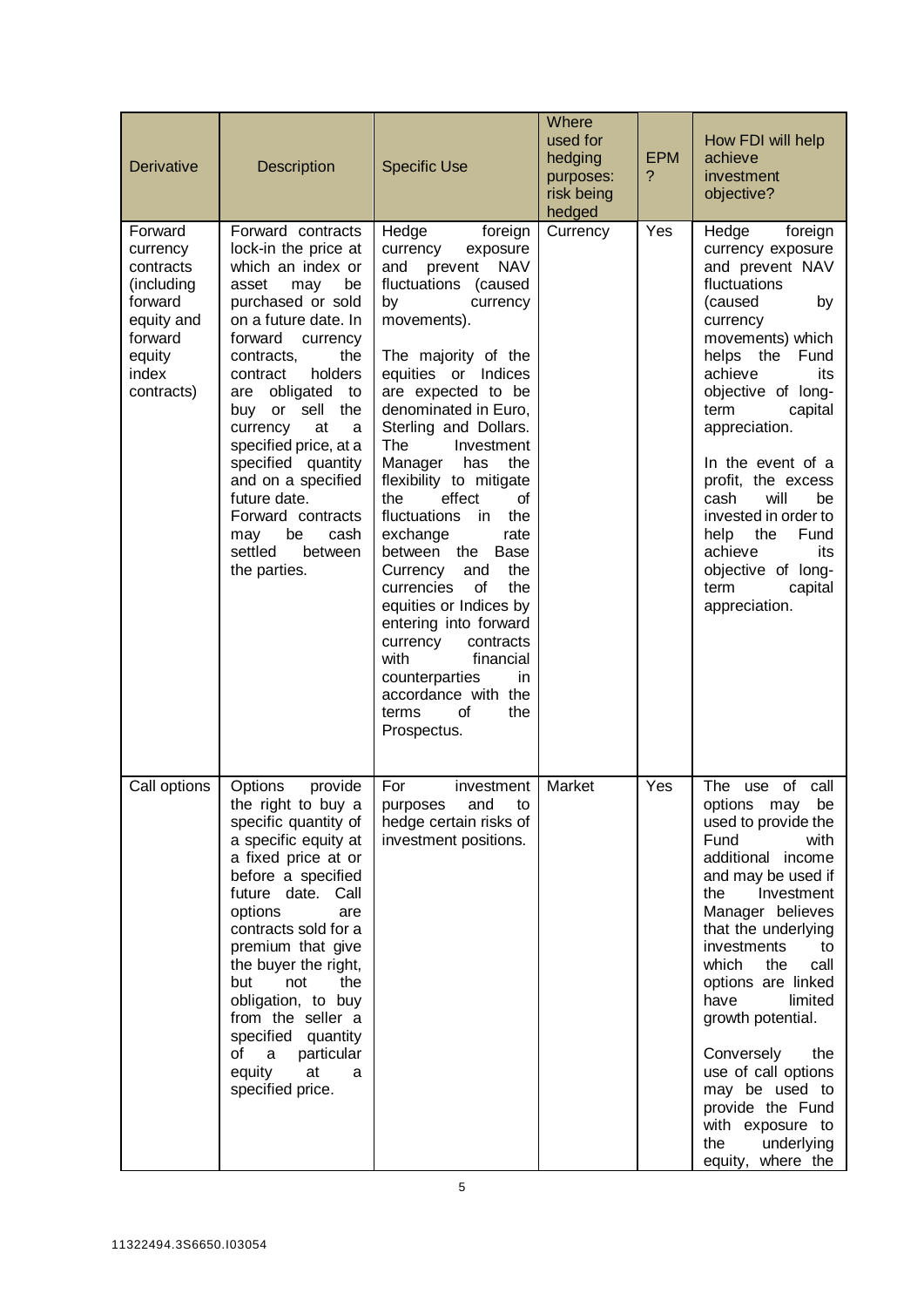| <b>Derivative</b> | <b>Description</b>                                                                                                                                                                                                                                                                                                                                                                                             | <b>Specific Use</b>                                                                           | Where<br>used for<br>hedging<br>purposes:<br>risk being<br>hedged | <b>EPM</b><br>$\mathcal{P}$ | How FDI will help<br>achieve<br>investment<br>objective?                                                                                                                                                                                                                                                                                                              |
|-------------------|----------------------------------------------------------------------------------------------------------------------------------------------------------------------------------------------------------------------------------------------------------------------------------------------------------------------------------------------------------------------------------------------------------------|-----------------------------------------------------------------------------------------------|-------------------------------------------------------------------|-----------------------------|-----------------------------------------------------------------------------------------------------------------------------------------------------------------------------------------------------------------------------------------------------------------------------------------------------------------------------------------------------------------------|
|                   |                                                                                                                                                                                                                                                                                                                                                                                                                |                                                                                               |                                                                   |                             | manager wishes to<br>participate in any<br>capital growth in<br>underlying<br>the<br>equity, but is only<br>prepared to risk<br>the<br>option<br>the<br>premium, in<br>the<br>case where<br>underlying exhibits<br>negative<br>performance.                                                                                                                           |
| Put options       | Options<br>provide<br>the right to sell a<br>specific quantity of<br>a specific equity at<br>a fixed price at or<br>before a specified<br>future date. Put<br>options<br>are<br>contracts sold for a<br>premium that give<br>the buyer the right,<br>but<br>not<br>the<br>obligation, to sell to<br>the<br>seller<br>a<br>specified quantity<br>particular<br>of<br>a<br>at<br>equity<br>a<br>specified price. | For<br>investment<br>and<br>purposes<br>to<br>hedge certain risks of<br>investment positions. | Market                                                            | Yes                         | The use<br>of<br>put<br>options may<br>be<br>used to provide the<br>Fund with income<br>and may be used if<br>the<br>Investment<br>Manager believes<br>that the underlying<br>investments<br>to<br>which<br>the<br>put<br>option relates will<br>exhibit<br>negative<br>performance<br>significantly<br>less<br>the<br>strike<br>than<br>level of the put<br>options. |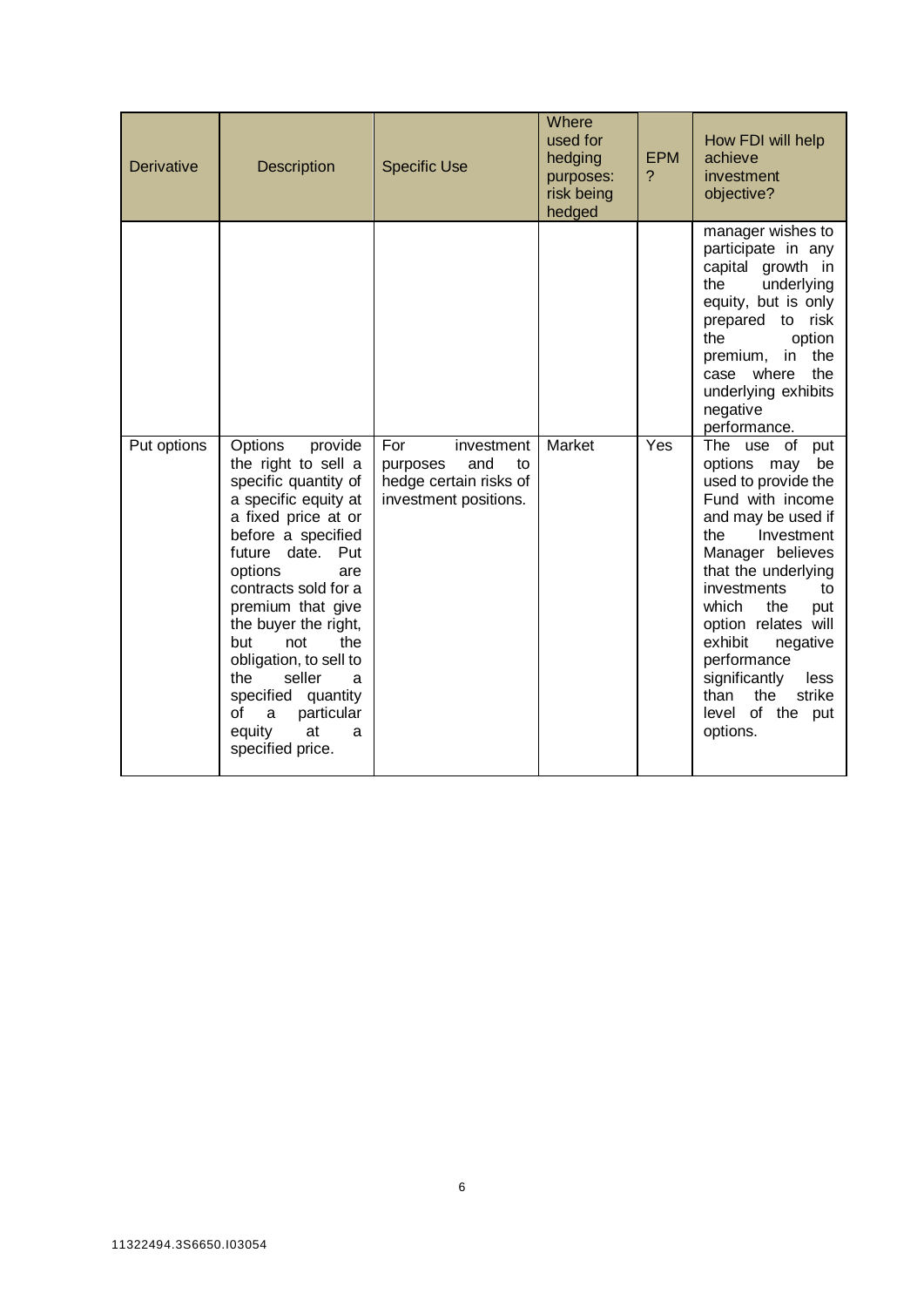| <b>Derivative</b>                                                 | Description                                                                                                                                                                                                                                                                                                                                                                                                                                                                           | <b>Specific Use</b>                                                                           | Where<br>used for<br>hedging<br>purposes:<br>risk being<br>hedged | <b>EPM</b><br>? | How FDI will help<br>achieve<br>investment<br>objective?                                                                                                                                                                                                                                                                                                                                                                                                                                                                                                                                                                                                                                                                                                                                                     |
|-------------------------------------------------------------------|---------------------------------------------------------------------------------------------------------------------------------------------------------------------------------------------------------------------------------------------------------------------------------------------------------------------------------------------------------------------------------------------------------------------------------------------------------------------------------------|-----------------------------------------------------------------------------------------------|-------------------------------------------------------------------|-----------------|--------------------------------------------------------------------------------------------------------------------------------------------------------------------------------------------------------------------------------------------------------------------------------------------------------------------------------------------------------------------------------------------------------------------------------------------------------------------------------------------------------------------------------------------------------------------------------------------------------------------------------------------------------------------------------------------------------------------------------------------------------------------------------------------------------------|
| Credit<br>Default<br>Swaps                                        | Credit<br>Default<br>Swaps provide the<br>buyer<br>with<br>protection against<br>the default of the<br>underlying<br>Sovereign<br>or<br>corporate<br>in<br>exchange<br>for<br>paying an on-going<br>Credit<br>Default<br>Swap fee to the<br>seller. In the event<br>of<br>default,<br>the<br>Credit<br>Default<br>Swap buyer will<br>receive a payment<br>the<br>seller<br>from<br>upon the<br>based<br>recovery value of<br>the<br>underlying<br>Sovereign<br><b>or</b><br>corporate | For<br>investment<br>and<br>purposes<br>to<br>hedge certain risks of<br>investment positions. | Market                                                            | Yes             | The use of Credit<br>Default<br>Swaps<br>may be used to<br>provide the Fund<br>with<br>additional<br>income and may<br>used if the<br>be<br>Investment<br>Manager believes<br>that the underlying<br>sovereign<br>or<br>corporate is highly<br>unlikely to default.<br>For example, there<br>may be a situation<br>where<br>the<br>combination<br>οf<br>long bonds plus<br>short-duration<br>Credit<br>Default<br>Swaps provide for<br>a better return than<br>being<br>solely<br>the<br>invested<br>in.<br>The<br>bond itself.<br>Credit<br>Default<br>be<br>Swaps<br>may<br>used to purchase<br>protection for the<br>Fund<br>the<br>on<br>underlying<br>as<br>described in<br>the<br>"Description"<br>column to the left.<br>Credit<br>Default<br>Swaps will also be<br>far more liquid than<br>the bond. |
| Swaps<br>(Total<br>Return<br>Swaps,<br>Interest<br>Rate<br>Swaps) | is<br>A<br>swap<br>a<br>derivative contract<br>between<br>two<br>parties where they<br>agree to exchange<br>the<br>investment<br>return<br><b>on</b><br>an<br>underlying for the<br>investment return<br>different<br>a<br>on<br>underlying<br>or<br>in<br>exchange<br>for<br>receiving<br>the<br>investment<br>return                                                                                                                                                                | For<br>investment<br>and<br>purposes<br>to<br>hedge certain risks of<br>investment positions. | Market                                                            | Yes             | The use of swaps<br>may be used to<br>provide the fund<br>with more efficient<br>exposure to the<br>underlying<br>investment(s) than<br>investing directly<br>and / or via a fund<br>such as an ETF.                                                                                                                                                                                                                                                                                                                                                                                                                                                                                                                                                                                                         |

7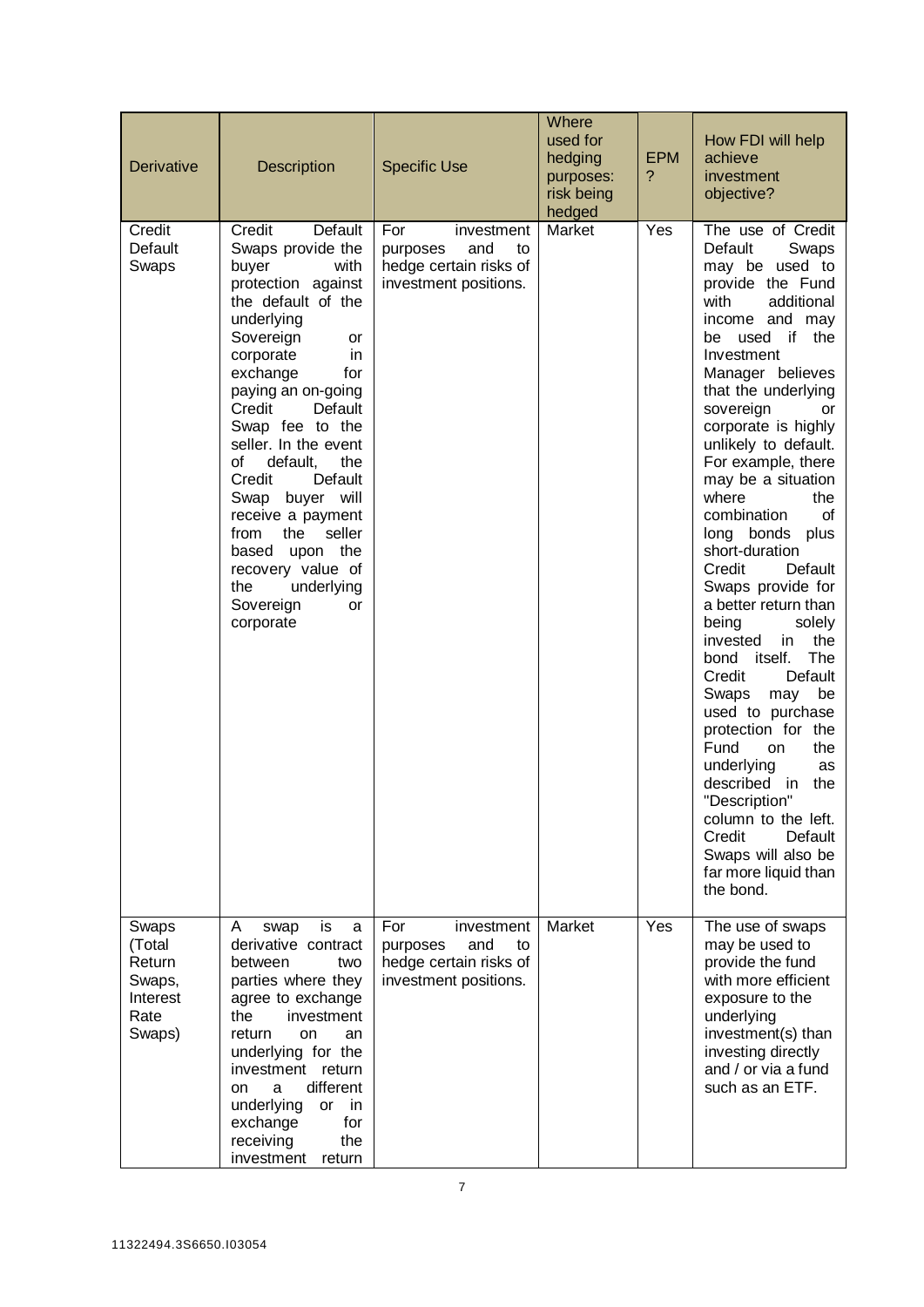| Derivative | Description                                                                                                                                                                                                                                                                                                                                                                                                                                                                                                                                                                                                                                                                                                          | <b>Specific Use</b> | Where<br>used for<br>hedging<br>purposes:<br>risk being<br>hedged | <b>EPM</b><br>? | How FDI will help<br>achieve<br>investment<br>objective? |
|------------|----------------------------------------------------------------------------------------------------------------------------------------------------------------------------------------------------------------------------------------------------------------------------------------------------------------------------------------------------------------------------------------------------------------------------------------------------------------------------------------------------------------------------------------------------------------------------------------------------------------------------------------------------------------------------------------------------------------------|---------------------|-------------------------------------------------------------------|-----------------|----------------------------------------------------------|
|            | on an underlying,<br>the party receiving<br>that<br>investment<br>return<br>pays<br>the<br>other party an on-<br>going fee,<br>both<br>parties agree the<br>monetary amount<br>(notional),<br>upon<br>which<br>the<br>derivative is based.<br>Where<br>a<br>party<br>agrees to receive<br>the<br>investment<br>return<br>on<br>an<br>underlying and that<br>investment<br>depreciates<br>in<br>value, then at the<br>maturity of<br>the<br>that party<br>swap<br>make<br>must<br>a<br>payment to<br>the<br>other party equal to<br>the<br>negative<br>performance<br>of<br>underlying<br>that<br>multiplied by the<br>pre-agreed<br>monetary<br>amount<br>(notional)<br>upon<br>which<br>the<br>derivative is based. |                     |                                                                   |                 |                                                          |
|            | Conversely where<br>the underlying has<br>appreciated<br>in<br>value that party will<br>receive a payment<br>amount from the<br>other parry, equal<br>the<br>positive<br>to<br>performance of the<br>underlying<br>multiplied by the<br>pre-agreed<br>monetary amount<br>(notional)<br>upon<br>which<br>the<br>derivative is based.                                                                                                                                                                                                                                                                                                                                                                                  |                     |                                                                   |                 |                                                          |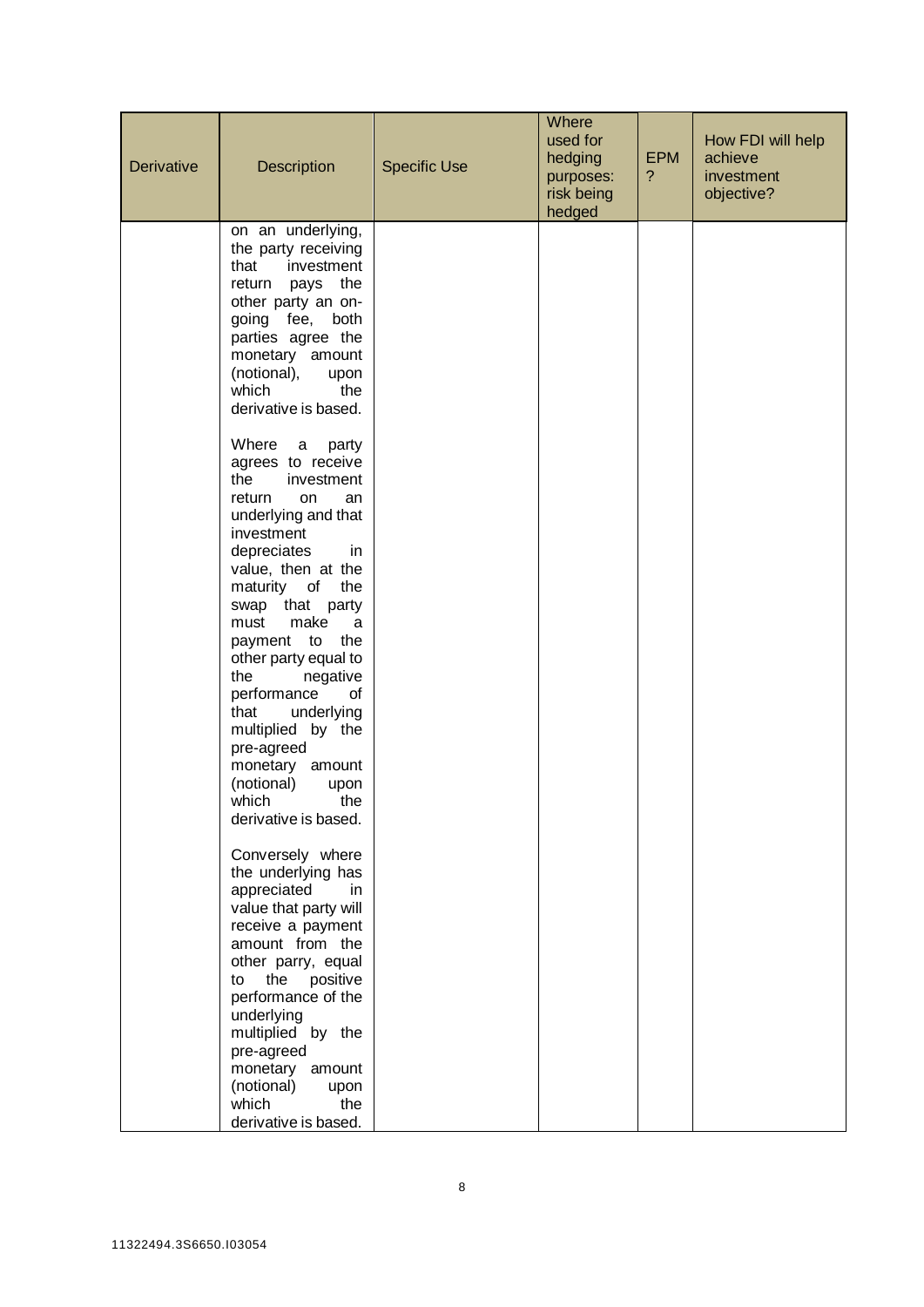As set out above in the table, the Fund may use total return swaps for investment purposes to gain economic exposure to the equities and the Indices. Up to 100% of the assets under management of the Fund may be, and it is expected that between 90-100% of the assets under management of the Fund will be, invested in such total return swaps. The Approved Counterparties to such swap transactions are banks, investment firms or other Relevant Institution, authorised in an EEA Member State or authorised as part of a group issued with a bank holding company licence from the Federal Reserve of the United States of America where that group company is subject to bank holding company consolidated supervision by that Federal Reserve. Where an Approved Counterparty, which is not a Relevant Institution, was subject to a credit rating by an agency registered and supervised by ESMA, that rating shall be taken into account by the Fund in the credit assessment process and where such a counterparty is downgraded to A-2 or below (or comparable rating) by that credit rating agency, this shall result in a new credit assessment being conducted of the counterparty by Fund without delay. The Approved Counterparty has no discretion over the composition or management of the Fund or the Indices. The risks of the Approved Counterparty defaulting on its obligations under the swap and its effect on investor returns are described herein and in the Prospectus "*Risk Factors – Use of Derivatives*". The approval of the Approved Counterparty will not be required in relation to any investment transaction made in respect of the Fund.

The Approved Counterparty may provide collateral to the Fund, including cash, US treasury bills and other high-quality government bonds with a maturity of up to 7 years, in accordance with the requirements of the Central Bank Regulations, in order to ensure that the Fund's risk exposure to the Approved Counterparty does not exceed the counterparty exposure limits set out in the Regulations. All collateral must comply with the criteria described in section of the Prospectus entitled "*Permitted Financial Derivative Instruments (FDIs*)". The fees paid to the Approved Counterparty will be at normal commercial rates. All collateral received under any swap entered into by the Fund will comply with the collateral provisions set out in the Prospectus. All of the revenue generated by the swaps will be returned to the Fund. All costs and fees of the counterparty, in relation to any such swap will be payable at normal commercial terms. No counterparty is a related party to the Investment Manager.

For cash management purposes, the Fund may also hold up to 20% in ancillary liquid assets such as cash and cash equivalents (including but not limited to commercial paper, certificates of deposit and treasury bills). The Investment Manager uses its discretion as to when to invest in these asset classes, based on conditions in equity markets and will do so with the aim of reducing the effects of the volatility of equity markets on the Fund's portfolio and preserving the capital of the Fund.

# **Leverage**

The level of leverage (calculated as a sum of the notional exposure of FDI being utilised by the Fund) is expected to be in the range of 150% - 250% and is not expected to exceed 300% of the Net Asset Value of the Fund in most market conditions, although higher levels are possible.

The Fund employs the absolute VaR approach to market risk, which calculates the Fund's VaR as a percentage of the Net Asset Value of the Fund, which must not exceed an absolute limit of 20% as defined by the Central Bank. The Central Bank requires that the calculation of VaR shall be carried out in accordance with the following parameters:

- (a) one-tailed confidence interval of 99%;
- (b) holding period equivalent to 1 month, calculated by taking the 1 day VaR and converting to a 20 business day VaR;
- (c) effective observation period (history) of risk factors of at least 1 year (250 business days) unless a shorter observation period is justified by a significant increase in price volatility (for instance extreme market conditions);
- (d) quarterly data set updates or more frequent when market prices are subject to material changes; and
- (e) at least daily calculation;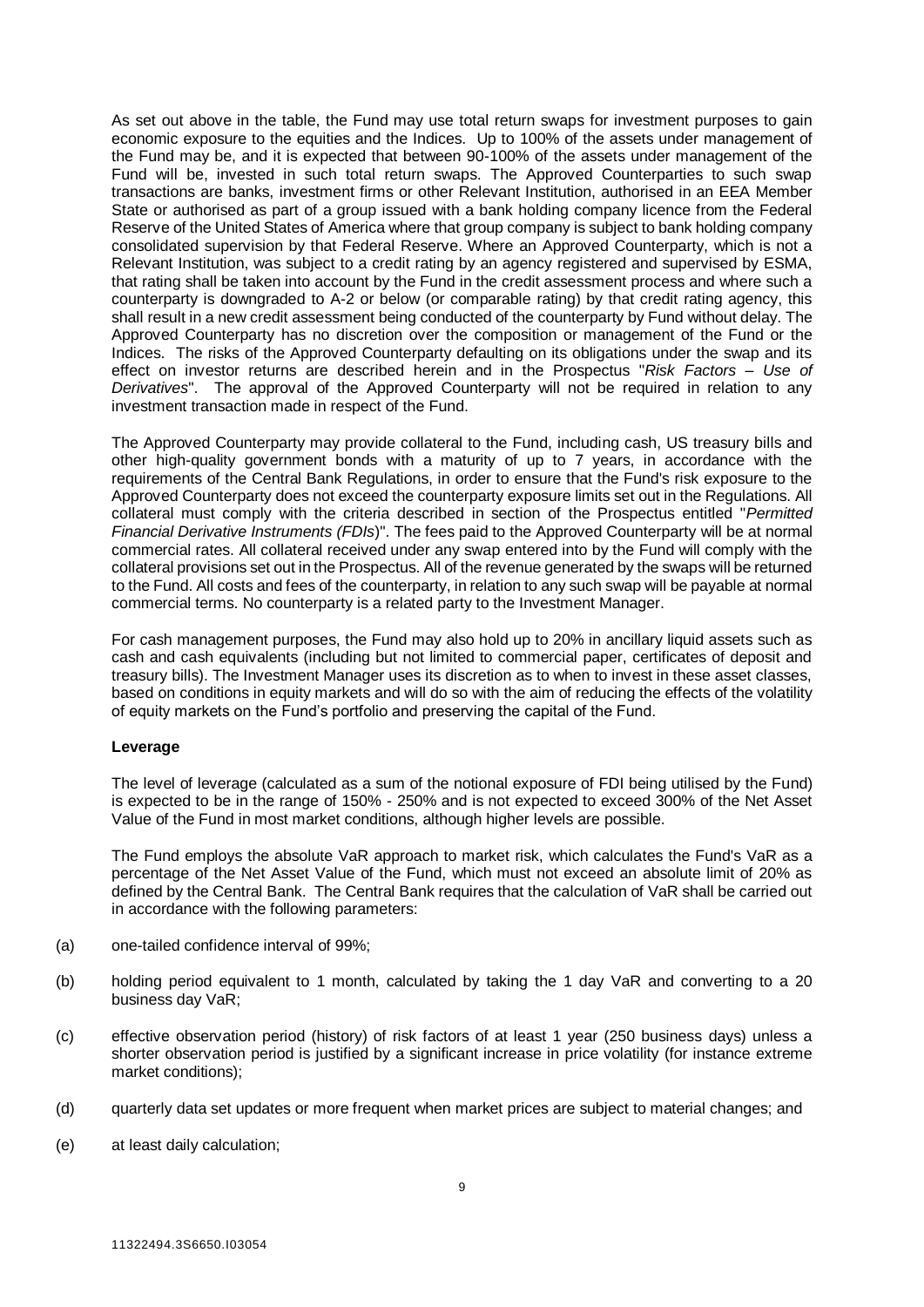**PROVIDED THAT** a confidence interval and/or a holding period differing from the default parameters above may be used by the Fund on certain occasions provided the confidence interval is not below 95% and the holding period does not exceed 1 month (20 business days).

It should be noted that these are the current VaR limits required by the Central Bank of Ireland. Should the Central Bank changes these limits, the Fund may avail of such new limits, in which case the revised limits will be included in an updated Supplement which will be sent to Shareholders. In such a case the risk management process for the Fund will also be updated to reflect the new limits imposed by the Central Bank.

VaR is a way of measuring the potential loss due to market risk with a given degree of confidence (i.e. probability) under normal market conditions. It is not an assurance that the Fund will experience a loss of any particular size and the Fund could be exposed to losses which are much greater than envisaged VaR, more so under abnormal market conditions. It should be noted that VaR does not explicitly measure leverage, and that VaR is a statistical risk measure and the actual loss of a particular transaction or to the Fund overall may materially exceed the loss indicated by the use of VaR.

There are limitations in using VaR as a statistical measure of risk because it does not directly limit the level of leverage in the Fund and only describes the risk of loss in prevailing market conditions and would not capture future significant changes in volatility.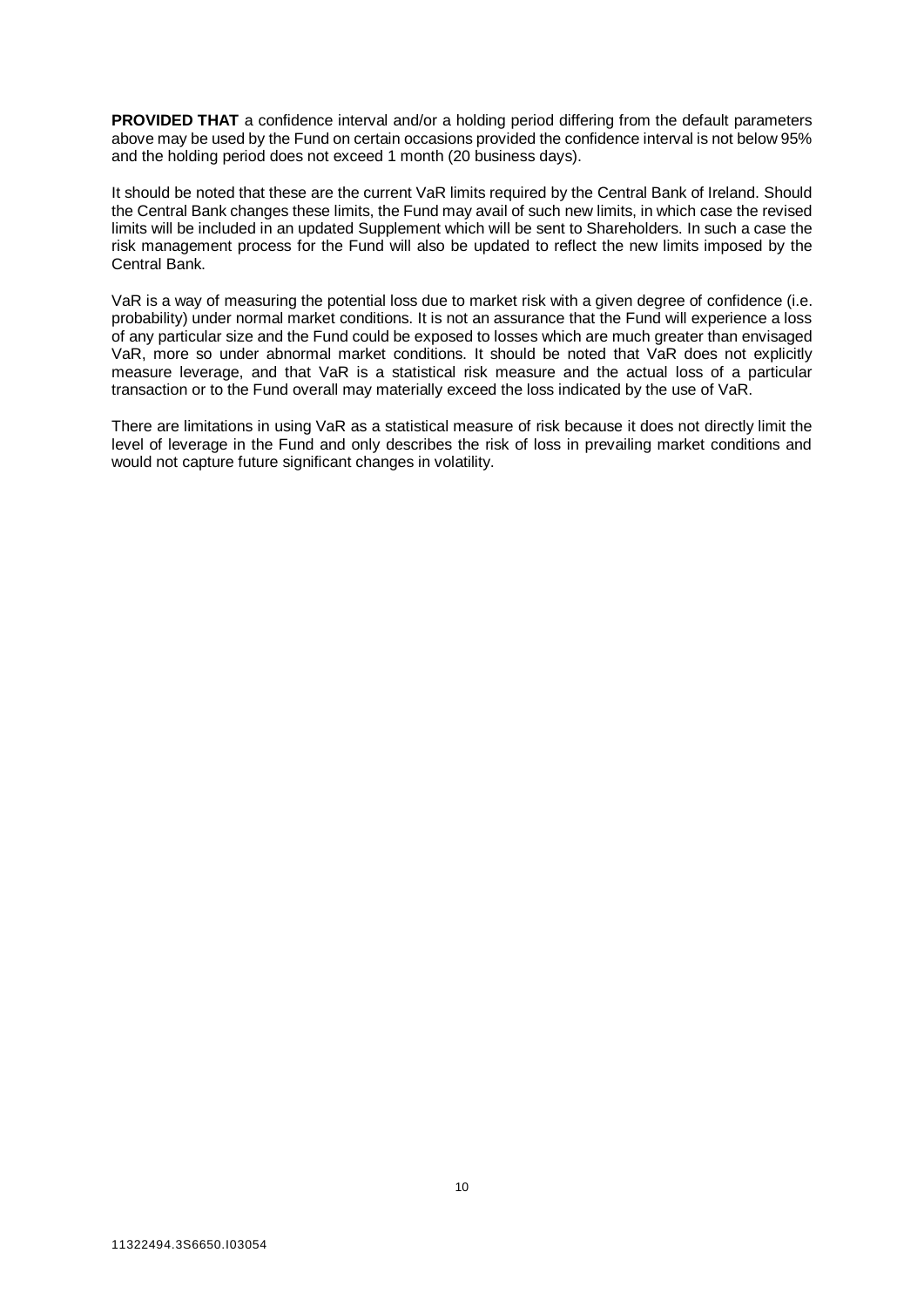# **PROFILE OF A TYPICAL INVESTOR**

<span id="page-10-0"></span>The Fund is suitable for investors who are seeking capital growth over a medium to long term horizon, but who are willing to tolerate medium to high risks due to the potentially volatile nature of the investments.

#### **INVESTMENT RESTRICTIONS**

<span id="page-10-1"></span>The general investment restrictions set out under the heading Investment Restrictions in the Prospectus are deemed to apply at the time of purchase of the Investments. If such limits are exceeded for reasons beyond the control of the ICAV, or as a result of the exercise of subscription rights, the ICAV must adopt, as a priority objective, the remedying of the situation, taking due account of the interests of Shareholders.

#### **BORROWING**

<span id="page-10-3"></span><span id="page-10-2"></span>The Fund may temporarily borrow monies from time to time for temporary liquidity purposes, with borrowings permissible up to a maximum of 10% of Net Asset Value of the Fund.

# **EFFICIENT PORTFOLIO MANAGEMENT**

The Investment Manager currently employs a risk management process which has been filed with the Central Bank and relates to the use of financial derivative instruments on behalf of the Fund which details how it accurately measures, monitors and manages the various risks associated with financial derivative instruments. The ICAV will on request provide supplementary information to investors relating to the risk management methods employed, including the quantitative limits that are applied and any recent developments in the risk and yield characteristics of the main categories of investments in respect of the Fund.

A description of the types of the FDI used by the Fund is included in the table above.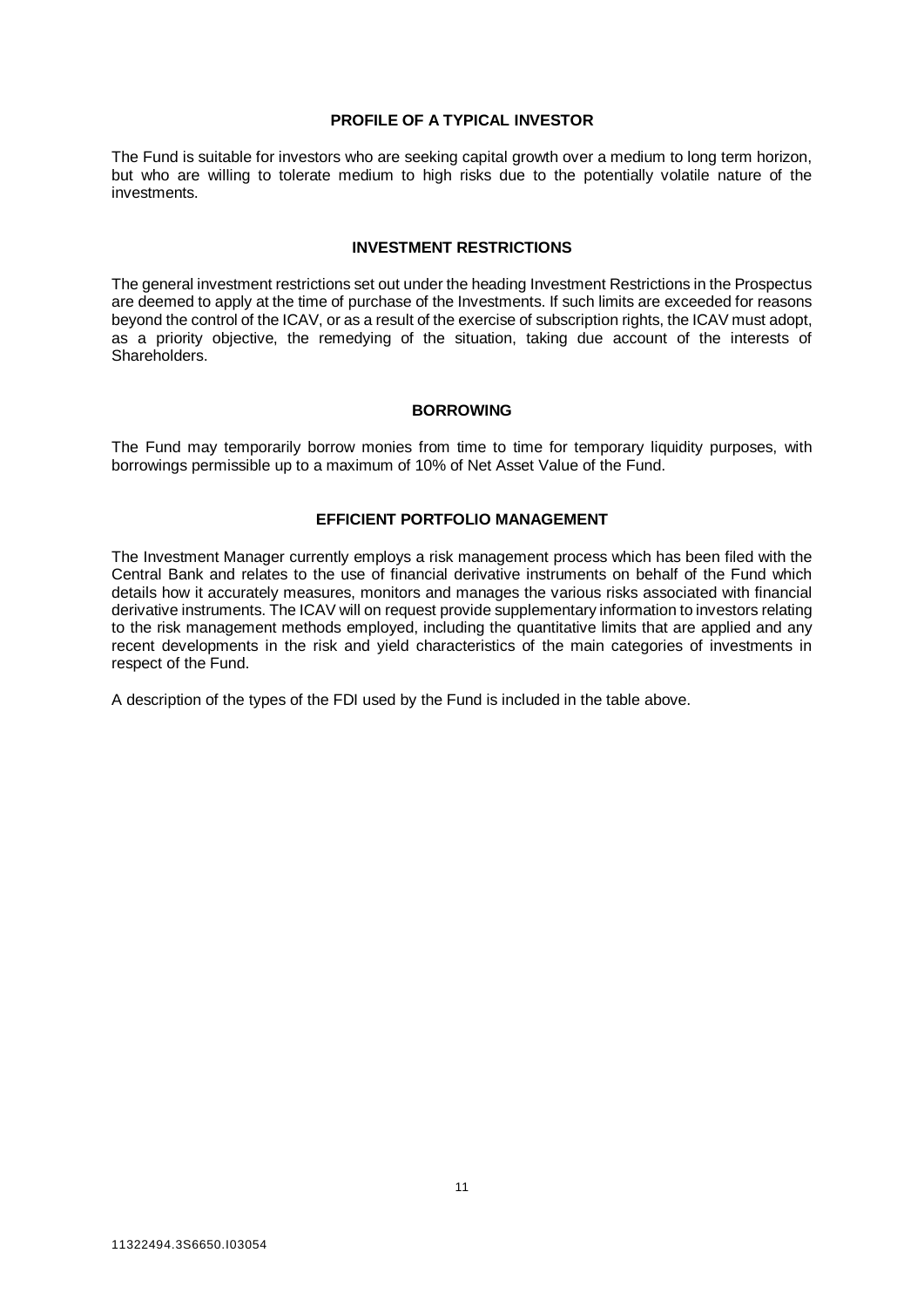# **RISK FACTORS**

<span id="page-11-0"></span>Investment in the Fund carries with it a degree of risk including, but not limited to, the risks described in the "Risk Factors" section of the Prospectus. These investment risks are not purported to be exhaustive and potential investors should review the Prospectus and this Supplement carefully and consult with their professional advisers before making an application for Shares. There can be no assurance that the Fund will achieve its investment objective. Investment in the Fund should be viewed as a minimum five (5) year term.

The following additional risks apply to the Fund:

**The value of investments and income from them can go down as well as up (this may partly be the result of exchange rate fluctuations in investments which have an exposure to foreign currencies) and investors may not get back the full amount invested. An investment in the Fund should not constitute a substantial proportion of an investment portfolio and may not be appropriate for all investors.** 

#### **Financial Derivatives, Techniques and Instruments Risks**

The prices of derivative instruments, including futures, options and swap prices, are highly volatile. Price movements of forward contracts, futures contracts and other derivative contracts are influenced by, among other things, interest rates, changing supply and demand relationships, trade, fiscal, monetary and exchange control programs and policies of governments, and national and international political and economic events and policies. In addition, governments from time to time intervene, directly and by regulation, in certain markets, particularly markets in currencies and interest rate related futures and options. Such intervention often is intended directly to influence prices and may, together with other factors, cause all of such markets to move rapidly in the same direction because of, amongst other things, interest rate fluctuations. The use of these techniques and instruments also involves certain special risks, including (1) dependence on the ability to predict movements in the prices of securities being hedged and movements in interest rates, (2) imperfect correlation between the price movements of the derivatives and price movements of related instruments, (3) the fact that skills needed to use these instruments are different from those needed to select the securities owned by any of the Funds, (4) the possible absence of a liquid market for any particular instrument at any particular time; and (5) custodial risks; which may result in possible impediments to effective portfolio management or the ability to meet redemption. Each Fund may invest in certain derivative instruments, which may involve the assumption of obligations as well as rights and assets. Assets deposited as margin with brokers may not be held in segregated accounts by the brokers and may therefore become available to the creditors of such brokers in the event of their insolvency or bankruptcy.

The Fund may from time to time utilise both exchange traded and over the counter credit derivatives, such as credit default swaps as part of its investment policy and for hedging purposes. These instruments may be volatile, involve certain special risks and expose investors to a high risk of loss. The low initial margin deposits normally required to establish a position in such instruments permit a high degree of leverage. As a result, a relatively small movement in the price of a contract may result in a profit or a loss that is high in proportion to the amount of the funds actually placed as initial margin and may result in unlimited further loss exceeding any margin deposited. Furthermore, when used for hedging purposes there may be an imperfect correlation between these instruments and the investment or market sectors being hedged. Transactions in over the counter derivatives, such as credit derivatives, may involve additional risk as there is no exchange market on which to close out an open position.

Where the Investment Manager seeks to hedge against currency fluctuations, while not intended, this could result in over-hedged or under-hedged positions due to external factors outside the control of the ICAV. However, over-hedged positions will not exceed 105% of the Net Asset Value of the Share Class and under-hedged positions will not fall short of 95% of the Net Asset Value of the Share Class. Hedged positions will be kept under review to ensure that under-hedged positions do not exceed the permitted level which review will also incorporate a procedure to ensure that positions in excess of 100% of Net Asset Value will not be carried forward from month to month.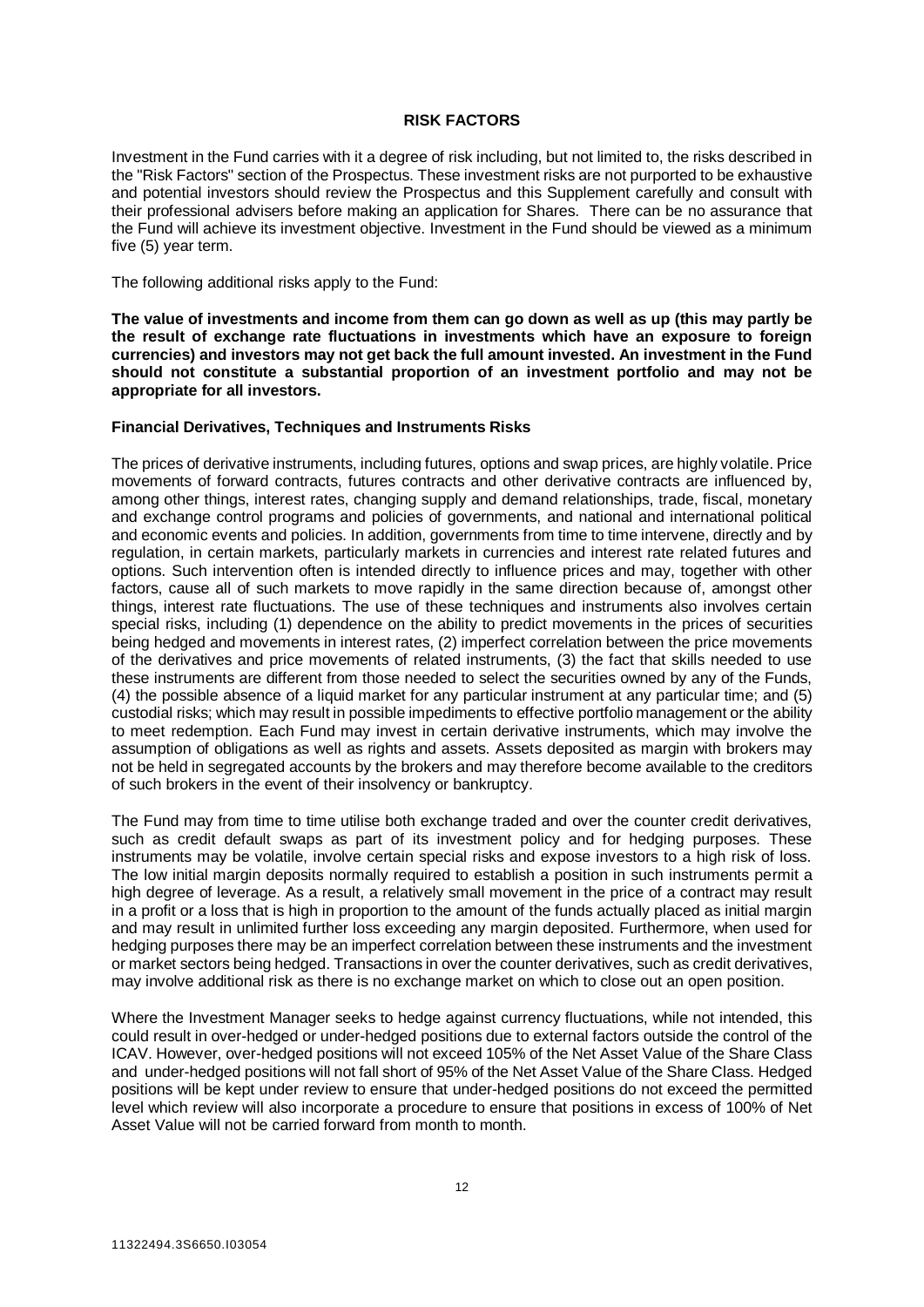# **Forward Trading Risk**

The underlying investment funds in which a Fund may invest, may enter into forward contracts and options thereon. Forward contracts do not have standard terms and are not traded on exchanges. Each transaction is carried out by individual agreements, with banks and dealers acting as principals. Trading in forwards and "cash" trading are both largely unregulated; there is no limitation on daily price movements and speculative position limits are not applicable to the markets, which can be highly illiquid because the principals involved are not obliged to make markets in the currencies or commodities they trade. At times, participants in these markets have refused to quote prices for certain currencies or commodities or have quoted prices with an unusually wide spread between the price at which they were prepared to buy and that at which they were prepared to sell. Disruptions can occur in any market because of unusually high trading volume, political intervention or other factors. The imposition of controls by governmental authorities might also limit such forward (and futures) trading, to the possible detriment of a Fund. Market illiquidity or disruption could result in major losses to a Fund. A Fund may be exposed to credit risks on the counterparties and to risks associated with settlement default. Such risks could result in substantial losses to a Fund.

# **Futures and Options Risk**

The Investment Manager may engage in the investment strategy described herein on behalf of each Fund through the use of futures and options. Due to the nature of futures, cash to meet margin monies will be held by a broker with whom each Fund has an open position. In the event of the insolvency or bankruptcy of the broker, there can be no guarantee that such monies will be returned to each Fund. On execution of an option, a Fund may pay a premium to a counterparty. In the event of the insolvency or bankruptcy of the counterparty, the option premium may be lost in addition to any unrealised gains where the contract is in the money.

# **Over-the-Counter Markets Risk**

Where any Fund acquires securities on over-the-counter markets, there is no guarantee that a Fund will be able to realise the fair value of such securities due to their tendency to have limited liquidity and comparatively high price volatility. Please refer to the section of this Prospectus entitled "*Risk Factors – "Over-the-Counter ("OTC") Transactions*" for more details.

# **Lending of Securities**

The Fund may lend its securities to brokers, dealers and other financial institutions needing to borrow securities to complete certain transactions. The Fund continues to be entitled to payments of amounts equal to the interest, dividends or other distributions payable in respect of the loaned securities, which affords the Fund an opportunity to earn interest on the amount of the loan and on the loaned securities' collateral. In connection with any such transaction, the Fund will receive collateral that will be marked to market on a daily basis and maintained at all times in an amount equal or exceeding 100% of the current market value of the loaned securities at all times. However, the Fund might experience loss if the institution with which the Fund has engaged in a portfolio loan transaction breaches its agreement with the Fund. This may occur if the counterparty were to default at a time when the value of securities lent increased. In this case it is possible that the collateral held by the Fund would not cover the value of securities lost.

**The Fund will, on request, provide supplementary information to Shareholders relating to the risk management methods employed, including the quantitative limits that are applied and any recent developments in the risk and yield characteristics of the main categories of investments.**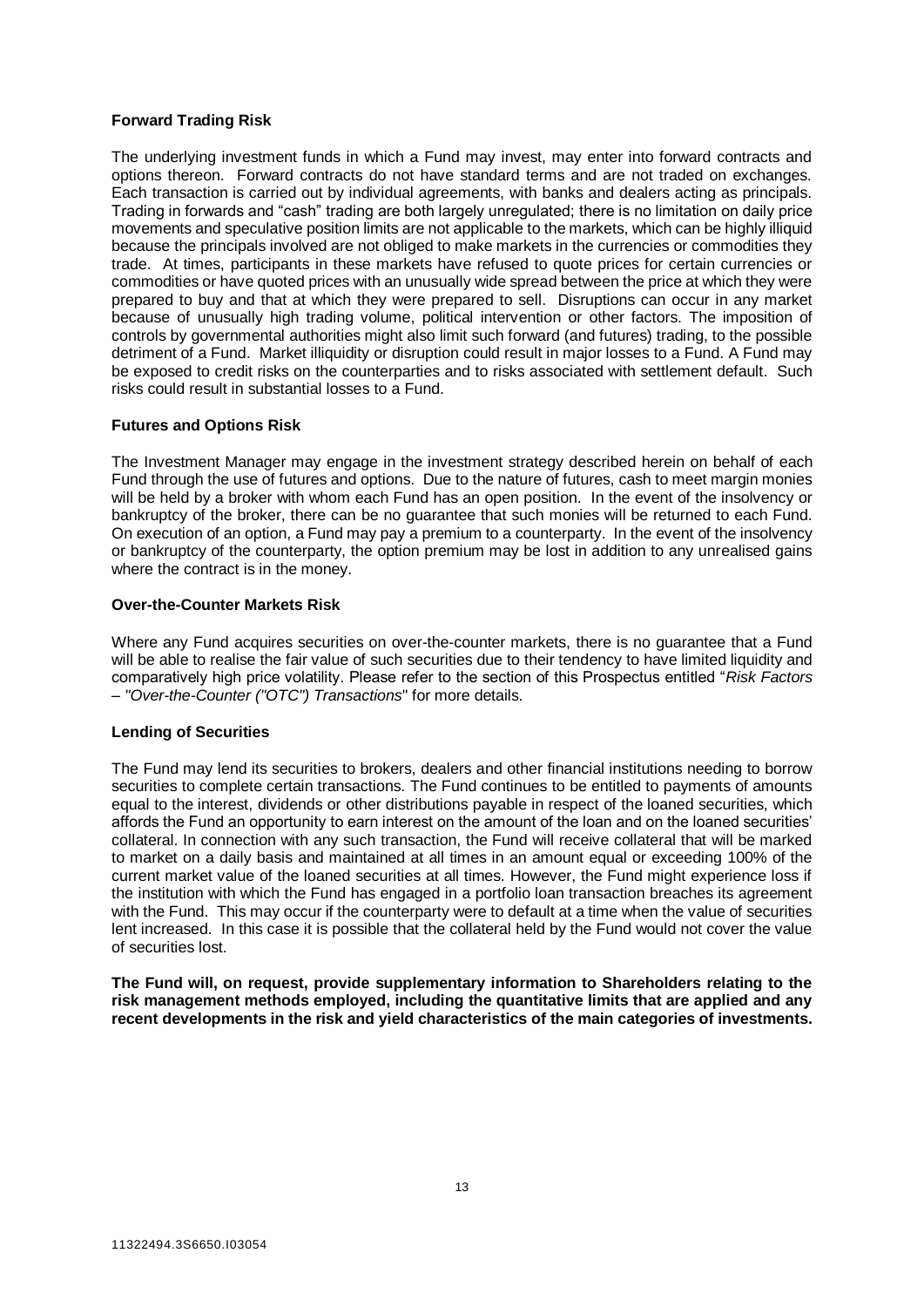# **DIVIDEND POLICY**

<span id="page-13-0"></span>There will be no dividend distributions paid in respect of the Class A GBP Shares, Class A EUR Shares, Class A USD Shares, Class B GBP Shares or Class B EUR Shares. Accordingly, income and capital gains arising in respect of the Class A GBP Shares, Class A EUR Shares, Class A USD Shares, Class B GBP Shares and Class B EUR Shares will be re-invested and reflected in its Net Asset Value per Share.

It is the current intention of the Directors to declare dividends in respect of the Class D GBP Shares, the Class E GBP Shares, the Class D USD Shares and the Class D EUR Shares. Dividends will be paid out of net income (including dividend and interest income) and the excess of realised and unrealised capital gains net of realised and unrealised losses in respect of investments of the Fund.

Dividends will usually be declared quarterly on the 20<sup>th</sup> day of January, April, July and October of each year (or at a time and frequency to be determined at the discretion of the Directors following prior notification to the Shareholders). If the 20<sup>th</sup> falls on a day which is not a Business Day, then the distribution date shall be the following Business Day.

Dividends will be automatically reinvested in additional Shares of the same Class unless the Shareholder has specifically elected on the Application Form or subsequently notified the Administrator in writing of its requirement to be paid in cash sufficiently in advance of the declaration of the next distribution payment.

Cash payments will be made by electronic transfer to the account of the Shareholder specified in the Application Form or, in the case of joint holders, to the name of the first Shareholder appearing on the register, within one (1) month of their declaration.

Any distribution which is unclaimed six (6) years from the date it became payable shall be forfeited and shall revert to the Fund.

If provision is made for any Class of Shares to change its dividend policy, full details of the change in policy will be disclosed in an updated Supplement and all Shareholders will be notified in advance.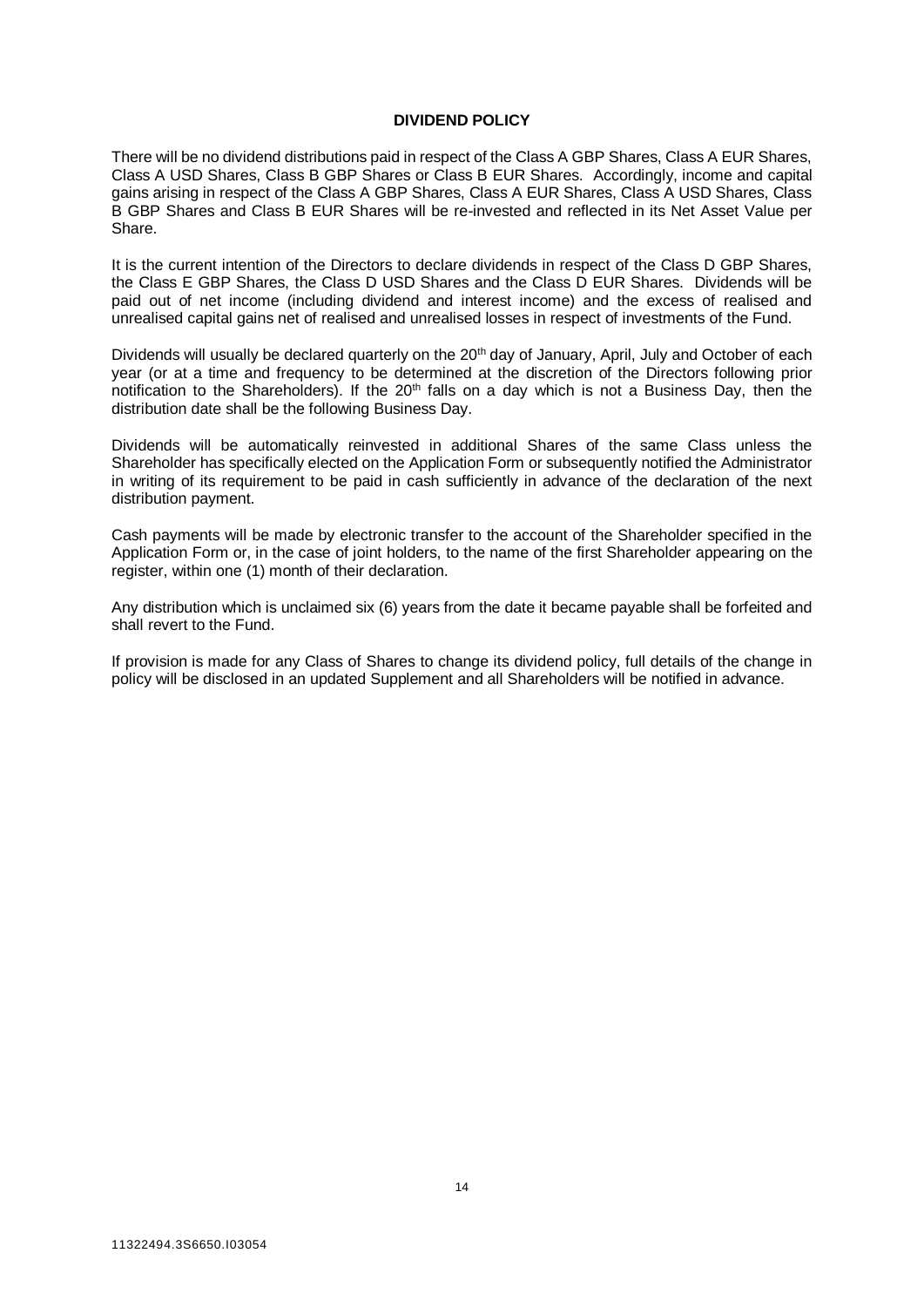# **KEY INFORMATION FOR BUYING AND SELLING**

# <span id="page-14-0"></span>**Share Classes**

| <b>Classes</b> | <b>Currency</b> | <b>Hedged/Unhedged</b> | <b>Minimum Initial</b><br><b>Subscription</b> | <b>Minimum</b><br><b>Additional</b><br><b>Subscription</b> |
|----------------|-----------------|------------------------|-----------------------------------------------|------------------------------------------------------------|
| A GBP          | <b>GBP</b>      | Unhedged               | £5,000,000                                    | £1                                                         |
| <b>B GBP</b>   | <b>GBP</b>      | Unhedged               | £1,000                                        | £1                                                         |
| D GBP          | <b>GBP</b>      | Unhedged               | £5,000,000                                    | £1                                                         |
| E GBP          | <b>GBP</b>      | Unhedged               | £1,000                                        | £1                                                         |
| A EUR          | <b>EUR</b>      | Hedged                 | €5,000,000                                    | €1                                                         |
| A USD          | <b>USD</b>      | Hedged                 | \$5,000,000                                   | \$1                                                        |
| <b>B EUR</b>   | <b>EUR</b>      | Hedged                 | €1,000                                        | €1                                                         |
| D USD          | <b>USD</b>      | Hedged                 | \$5,000,000                                   | \$1                                                        |
| <b>D EUR</b>   | <b>EUR</b>      | Hedged                 | €5,000,000                                    | €1                                                         |

The Directors reserve the right to make additional classes of Share available at their discretion and in accordance with the requirements of the Central Bank. In relation to the Classes of a Fund which are not designated in the Base Currency, a currency conversion will take place on subscriptions, redemptions, switches and distributions at prevailing exchange rates. Accordingly, any Class of Shares that is not designated in the Base Currency of a Fund will have an exposure to possible adverse currency fluctuations.

Note that minimum initial subscriptions or minimum additional subscriptions which do not meet the above thresholds may be accepted by the Board of Directors.

# **Base Currency**

Great Britain Pounds

# **Initial Issue Price**

The Initial Issue Price will be GBP1 per share or an equivalent amount in another currency.

# **Initial Offer Period**

The Initial Offer Period for the Class A GBP Shares, Class A Hedged EUR Shares, Class A Hedged USD Shares, and Class D GBP Shares has now closed. Accordingly, Class A GBP Shares, Class A Hedged EUR Shares, Class A Hedged USD Shares, and Class D GBP Shares are available for subscription at the Net Asset Value per Share on each Dealing Day.

The Initial Offer Period for the Class B Hedged EUR Shares, Class D Hedged USD Shares, Class E GBP Shares, Class B GBP Shares and Class D Hedged EUR Shares shall be the period from 9:00 am (Irish time) on 6 January 2021 and ending at 5:00 pm (Irish time) on 3 June 2021 or such shorter or longer period as any one Director may decide in accordance with the Central Bank's requirements. Following the close of the Initial Offer Period, these Shares will be available for subscription at the Net Asset Value per Share on each Dealing Day.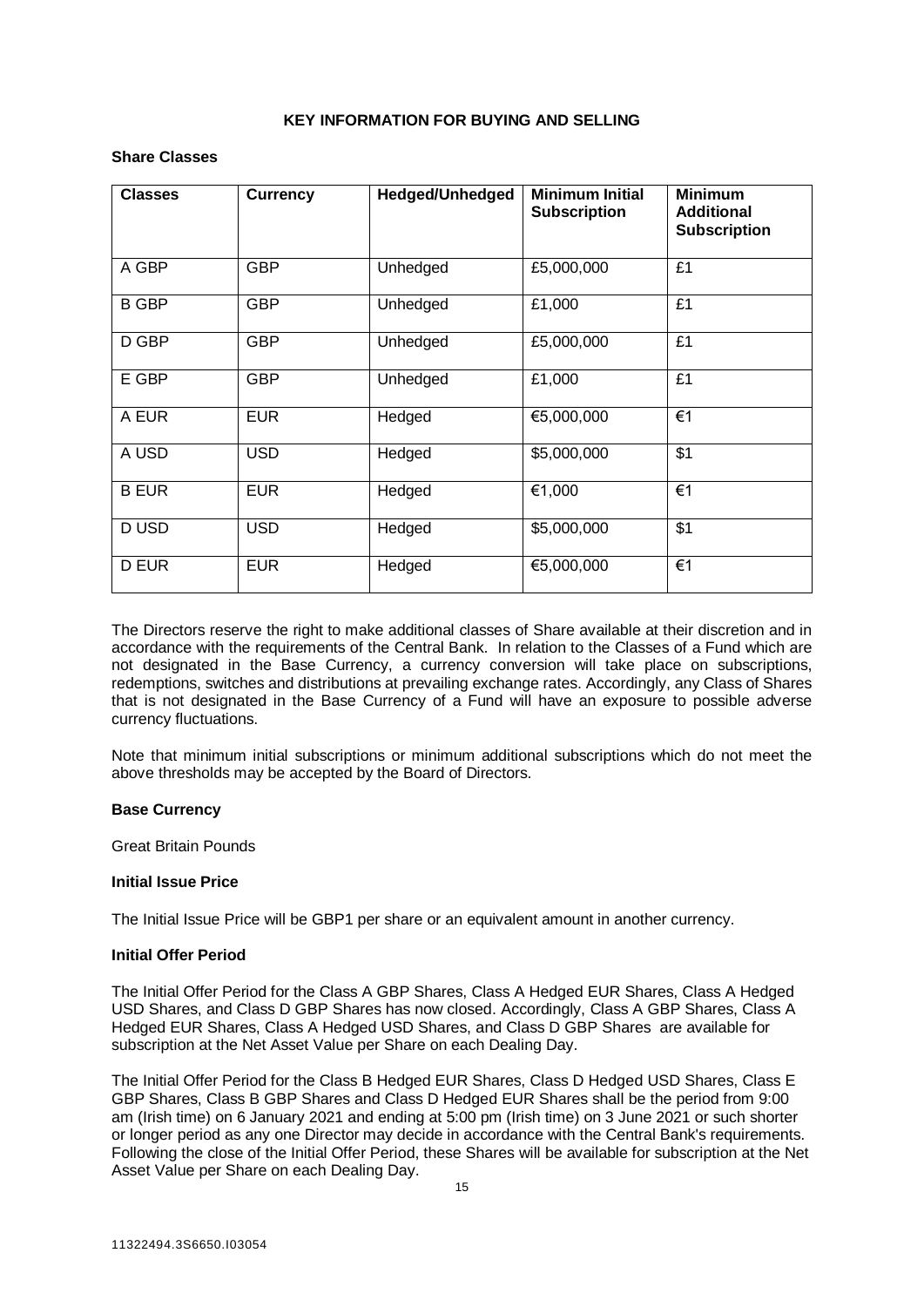# **Business Day**

Any day other than a Saturday or Sunday on which commercial banks in Ireland and United Kingdom (and in any other financial centre that the Directors may determine to be relevant for the operations of the Fund) are open for normal banking business. If the Business Day is changed to consider any other financial centres, full details of the new Business Day will be disclosed in an updated Supplement.

# **Dealing Day**

Every Business Day and such additional Business Day or Business Days as the Directors may determine, and notify in advance to Shareholders.

# **Dealing Deadline**

The Dealing Deadline is 10:30am (Irish time) on the Dealing Day or such other times as the Directors may determine and notify in advance to Shareholders. The Directors may agree to accept applications after the Dealing Deadline, only in exceptional circumstances, provided such applications are received before the close of business of the relevant market which closes first on the relevant Dealing Day.

# **Valuation Point**

The Valuation Point shall be the close of business of the relevant market on the Dealing Day and in any event shall be after the Dealing Deadline.

# **Settlement Date**

Subscriptions will not be processed until the original Account Opening Form and all required identity verification documents (and all supporting documentation) have been received and verified by the Administrator. Upon receipt of your account number from the Administrator subscription monies should be paid to the Subscription/Redemptions Account specified in the Subscription Form (or such other account specified by the Administrator) so as to be received in cleared funds by no later than the third Business Day following the Dealing Day or such later time as the directors may agree from time to time.

Monies in the Subscription/Redemptions Account will become the property of the Fund upon receipt and during the period between receipt of subscription monies and the Dealing Day on which Shares are issued, investors will be treated as unsecured creditors of the Fund. Investors' attention is drawn to the risk factor under the heading "*Subscriptions/Redemptions Account Risk*" as set out in the Prospectus.

If payment in full and/or a properly completed Account Opening Form and all required identity verification documents have not been received by the relevant times stipulated above, the application to subscribe may be refused, or in the event of non-clearance of funds, the allotment of Shares made in respect of such application may, at the discretion of the Directors, be cancelled, or, alternatively, the Directors may treat the application as an application for such number of Shares as may be purchased with such payment on the Dealing Day next following receipt of payment in full of cleared funds or a properly completed Account Opening Form and all required identity verification documentation (and all supporting documentation).

Payment of redemption monies will normally be made by electronic transfer to the account of record of the redeeming Shareholder within five (5) Business Days of the relevant Dealing Day or such later time as the Directors may from time to time permit but in any event payment will not exceed ten (10) Business Days from the Dealing Deadline.

The Administrator may refuse to pay or delay payment of redemption proceeds where the requisite information for verification purposes has not been produced by a Shareholder. During this time, any such redemption proceeds will be held in the Subscriptions/Redemptions Account and shall remain an asset of the Fund. During this period, the Shareholder will rank as an unsecured creditor of the Fund until such time as the Administrator is satisfied that its anti-money-laundering procedures have been fully complied with, following which redemption proceeds will be released to the relevant Shareholder.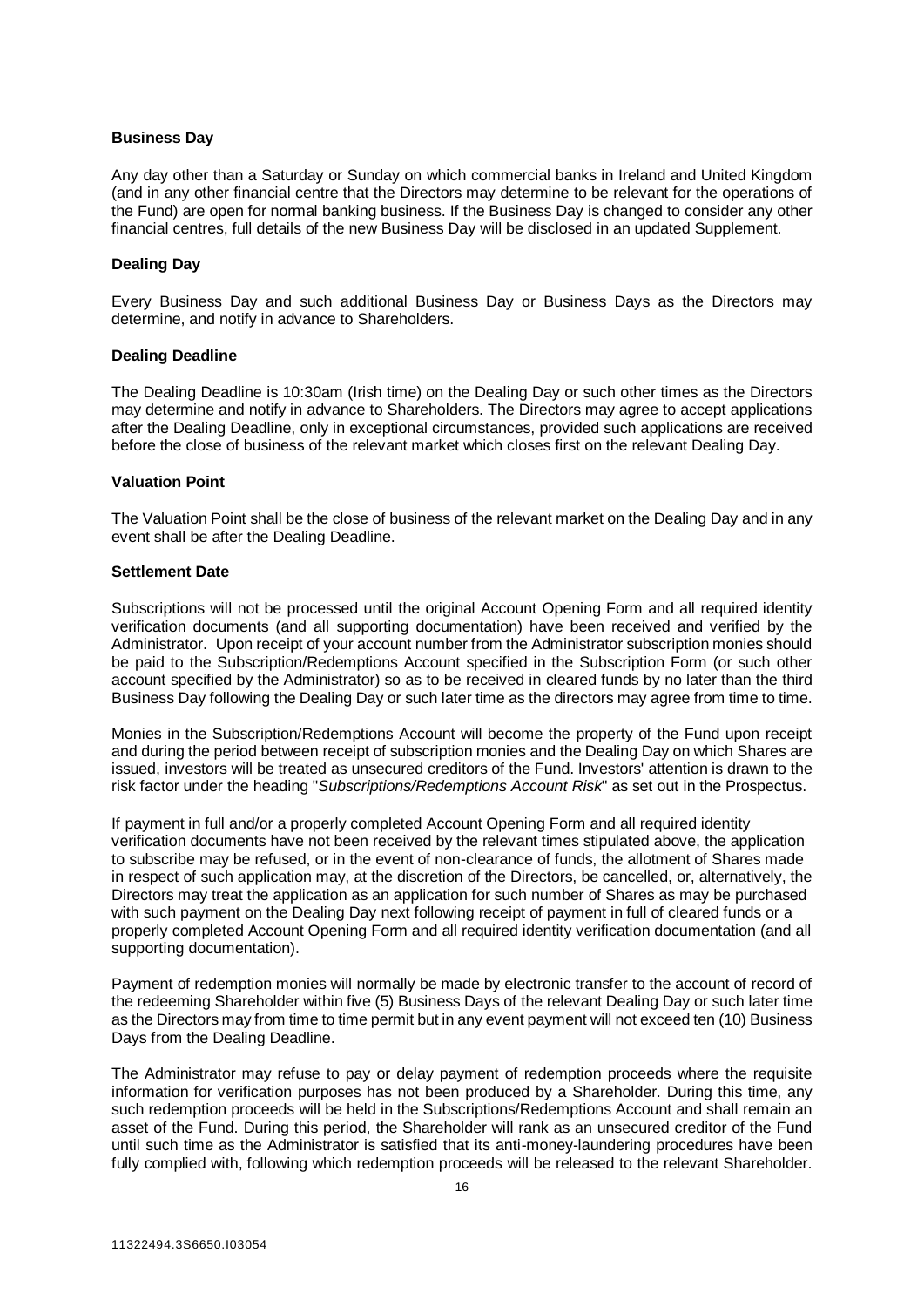Accordingly, Shareholders are advised to promptly provide the ICAV or the Administrator (as appropriate) with all documentation requested to reduce the risk in this scenario.

# **Anti-Dilution Levy**

After the close of the Initial Offer Period, the Directors may, in calculating the subscription price or redemption price, when there are net subscriptions or net repurchases of Shares on a Dealing Day, adjust the subscription price or redemption price by adding or deducting (as applicable) an Anti-Dilution Levy of up to 2.00% to cover the costs of acquiring or selling investments (including any dealing spreads and commissions) and to preserve the value of the Fund.

The Anti-Dilution Levy will be charged in circumstances where the Directors believe it is necessary to prevent an adverse effect on the value of the assets of the Fund and is only likely to arise if more than 5% of the Net Asset Value of the Fund is redeemed on any one Dealing Day. Shareholders will be notified if an Anti-Dilution Levy is to be applied to their redemption on any Dealing Day and may be given the option to reduce or cancel their redemption request in order to avoid an Anti-Dilution Levy being applied. Any such Anti-Dilution Levy shall be retained for the benefit of the Fund and the Directors reserve the right to waive such Anti-Dilution Levy at any time.

# **How to Subscribe For Shares**

Requests for the subscription for Shares should be made in accordance with the provisions set out in the section entitled "*SHARE DEALINGS - SUBSCRIPTION FOR SHARES*" in the Prospectus.

#### **How to Repurchase Shares**

Requests for the repurchase of shares should be made in accordance with the provisions set out in the section entitled "*SHARE DEALINGS - REPURCHASE OF SHARES*" in the Prospectus.

All requests for the redemption of Shares must be received by the Dealing Deadline in the manner set out in the Prospectus.

Redemption monies will normally be paid within five (5) Business Days of the relevant Dealing Day.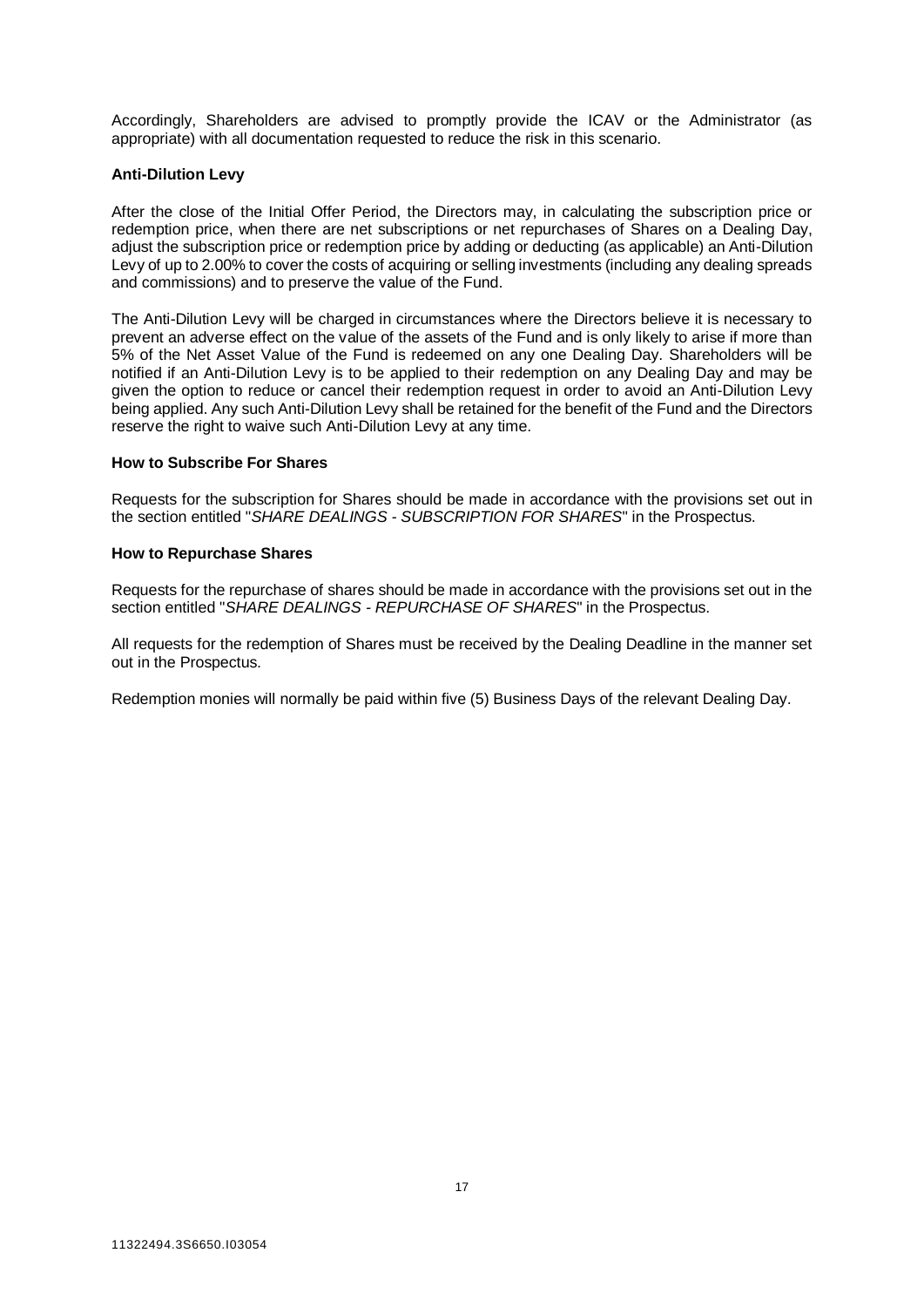# **MANAGEMENT**

# <span id="page-17-0"></span>**Investment Manager**

The Investment Manager of the Fund is Fortem Capital Limited, registered office at Edelman House 1238 High Road, Whetstone, London, United Kingdom, N20 0LH, authorised and regulated by the UK Financial Conduct Authority (registration number 755370). The Investment Manager is authorised and regulated by the UK Financial Conduct Authority to provide investment management activities to the ICAV. The key investment personal have many years of experience in advising and managing investments, details of which are set out below.

The Directors of the Investment Manager are:

# **Christopher Dagg - Director**

Chris has worked within the financial services industry since 2002 and is also a chartered management accountant. Formerly a trader on the securitisation desk at Citigroup, he was responsible for the creation, trading and risk management of investment linked securities issued by Citi, totalling some 1,000 products and \$3 billion in asset value. After leaving Citi, Chris joined a boutique investment house, structuring and pricing derivative based investments whilst overseeing all primary and secondary market activity.

# **Stefan Wagner - Director**

Stefan embarked on his career within the financial services industry more than 23 years ago. He started out as a derivative structurer in 1994 at Bankers Trust. In 1996 he established and ran the equity exotic options trading desk at Citi's European headquarters. There he ran one of the largest, most active, and consistently profitable equity option trading and market-making teams globally. He was credited with developing a number of innovations in the interbank option market. More recently, Stefan ran Citi's European structured products business where he was able to utilise his knowledge and experience to develop a range of investment products and funds. Over \$50 billion of these investments were successfully placed with high net worth and institutional clients. Stefan ultimately became the Managing Director at Citigroup Global Markets London before he established Nalu Capital S.A. which is a Luxembourg based fund host, one of which is co-run by himself, specialising in derivative and value investing arbitrage strategies.

# **Ryan Rogowski – Director**

Ryan has over 17 years of experience in financial services, having worked closely with professional investors on multi asset investments and hedging solutions. Ryan spent the first 7 years of his career at HSBC where he gained experience in asset management and project finance, corporate finance and multi asset derivative solutions - where he spent the majority of the time. The latter part of his career was spent at BNP Paribas Equities and Commodity Derivatives and then at Societe Generale where he led the UK cross asset solutions team in working with discretionary fund managers, asset managers, private banks and a select number of pensions funds.

# **Edward Senior – Director**

Ed has more than 20 years' experience within the financial services industry and is also a chartered management accountant. He spent 14 years at Citigoup working predominantly within the design and implementation of multi asset derivative based investments and hedging solutions covering European and Asian clients. During his time, he established a fund management business and Irish based UCITS platform, launching a number of successful derivative based funds. From 2013 he built a fund management business with three other partners, Atlantic House Fund Management, launching and comanaging two funds and growing assets within 3 years' to more than £200 million AUM.

Pursuant to the Investment Management Agreement dated 18 April 2017 between the ICAV and the Investment Manager, the Investment Manager has been appointed to provide investment management services to the Fund.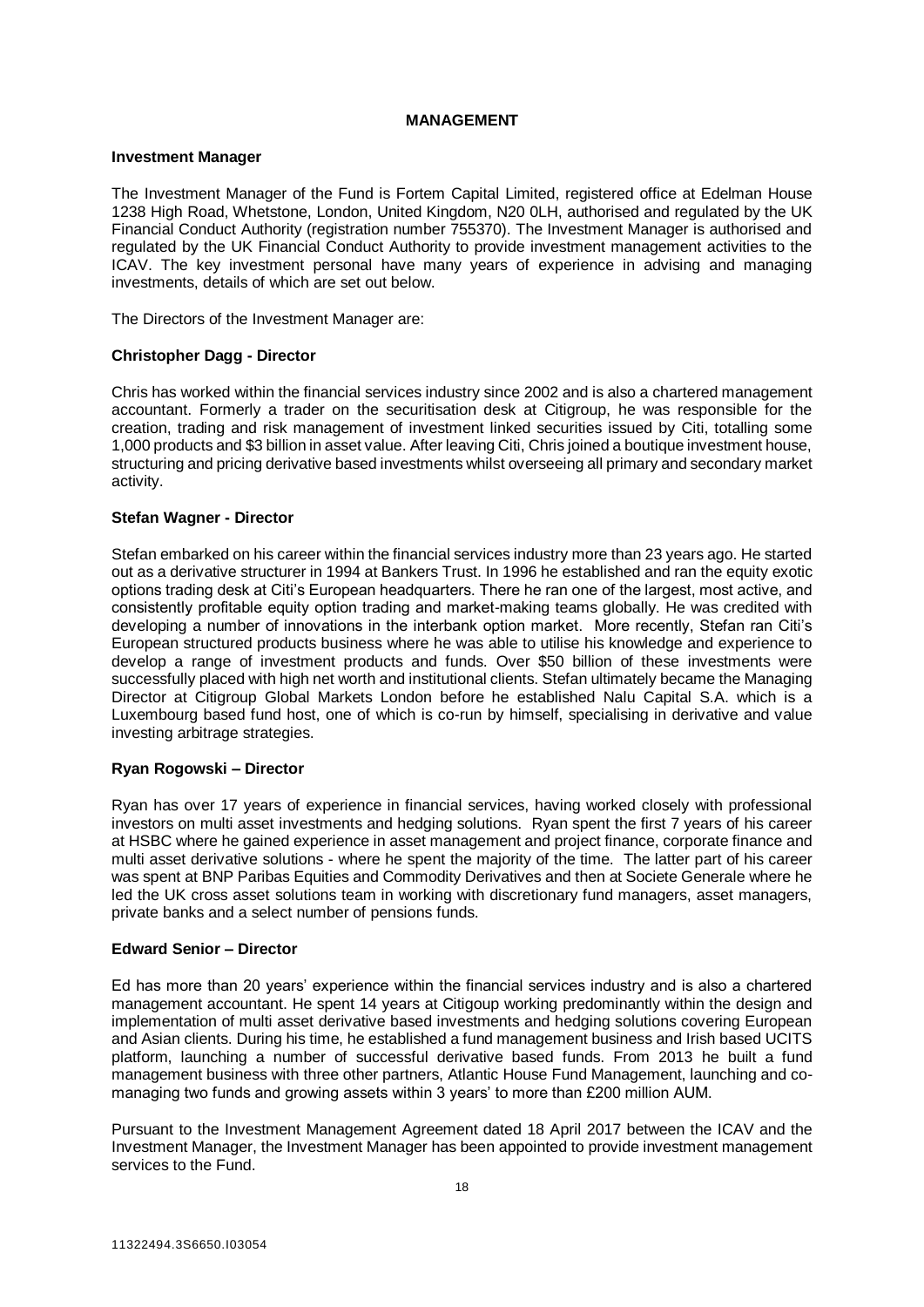The Investment Management Agreement states that the appointment of the Investment Manager shall continue unless and until terminated by either part giving not less than 90 calendar days' notice. In certain circumstances set out in the Investment Management Agreement, either party may terminate the Investment Management Agreement upon the occurrence of certain events, such as the insolvency or liquidation of either party. The Investment Management Agreement contains certain indemnities in favour of the Investment Manager, which are restricted to exclude matters to the extent that they are attributable to the fraud, bad faith, negligence, wilful default or recklessness of the Investment Manager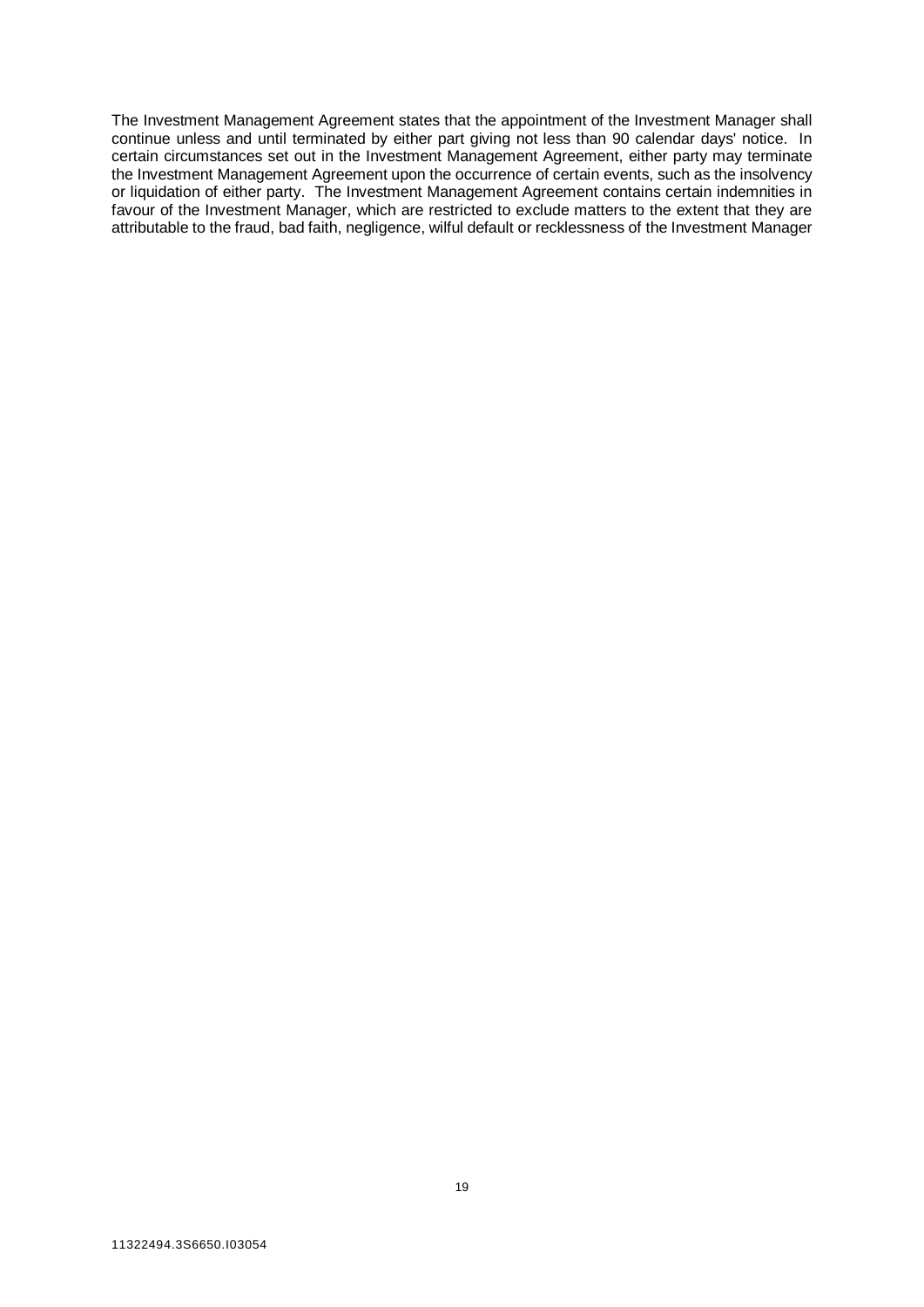# **FEES AND EXPENSES**

# <span id="page-19-0"></span>**Investment Management Fee**

The Investment Manager will be paid a fee from the Fund accrued daily and payable monthly in arrears at the rate of up to:

- (a) 0.50% per annum of the Net Asset Value of Class A GBP Shares, Class A EUR Shares, Class A USD Shares and Class D GBP Shares;
- (b) 1.00% per annum of the Net Asset Value of Class B GBP Shares, Class B EUR Shares and Class E GBP Shares.

Reasonable out-of-pocket expenses incurred by the Investment Manager in the performance of its duties will be reimbursed out of the net assets of the Fund at normal commercial rates, as may be approved from time to time by the Directors.

The Investment Manager may from time to time and at its sole discretion and out of its own resources decide to pay rebates/retrocessions to Shareholders or to the Fund out of its investment management fee.

All fees payable to the Investment Manager will be paid in the Base Currency of the Fund. The Fund shall bear the cost of any value added tax applicable to any amount payable in relation to professional fees.

# **Management Fee**

Davy Global Fund Management Limited, in its role as Manager and Global Distributor of the Fund, will be entitled to receive out of the assets of the Fund an annual fee, accrued daily and payable quarterly in arrears, which will not exceed 0.06% of the net assets of the Fund (plus VAT, if any) subject to a minimum annual fee of €70,000.

# **Administration Fees**

The Administrator will be entitled to receive out of the assets of the Fund an annual fee accrued daily and payable quarterly in arrears, which will not exceed 0.07% of the net assets of the Fund (plus VAT, if any) subject to an annual minimum fee of €40,000 together with transfer agency fees and financial reporting fees which will be charged at normal commercial rates and its reasonable costs and expenses incurred by the Administrator in the performance of its duties as Administrator of the Fund and as agreed compensation for any additional services. These fees shall accrue and be calculated on each Dealing Day and shall be payable quarterly in arrears.

# **Depositary Fees**

The Depositary will be entitled to receive from the ICAV out of the assets of the Fund an annual fee, accrued daily and payable quarterly in arrears, which will not exceed 0.03% of the net assets of the Fund subject to an annual minimum fee of €10,000 (plus VAT, if any). In addition the Depositary will be entitled to receive from the Fund sub custody fees charged at normal commercial rate, including safekeeping and transaction fees. The Depositary will further be entitled to be reimbursed by the Fund for reasonable costs and expenses incurred by the Depositary in the performance of its duties as Depositary of the Fund. These fees shall accrue and be calculated on each Dealing Day and shall be payable quarterly in arrears.

# **Establishment and Other Expenses**

The costs of forming the Fund, including the fees and expenses of legal advisers, product development fees and expenses, regulatory and listing fees and expenses and any other fees and expenses arising on the formation and launch of the Fund are not expected to exceed GBP20,000 and will be borne by the Fund and amortised over five years.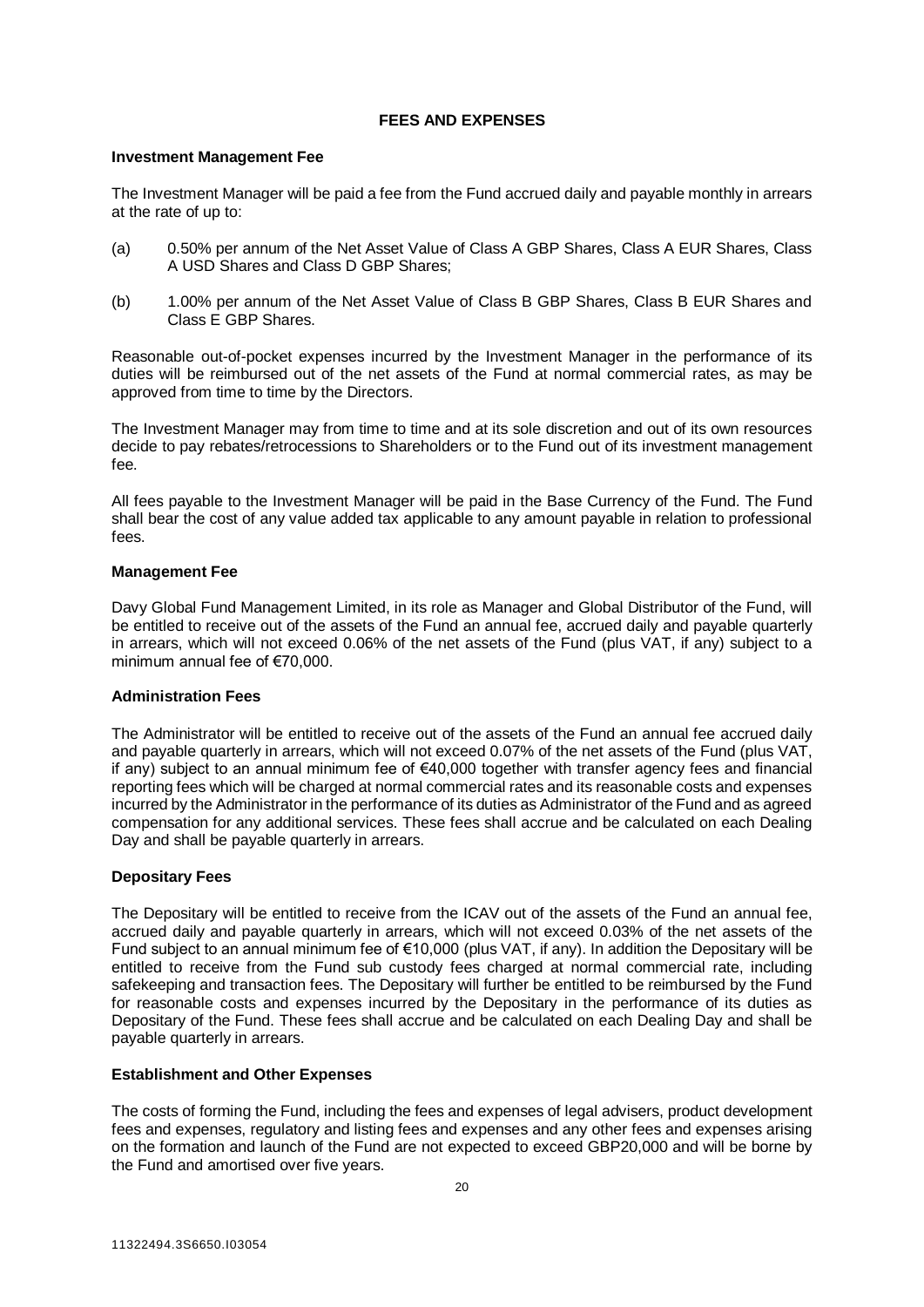This section should be read in conjunction with the section entitled "Fees and Expenses" in the Prospectus.